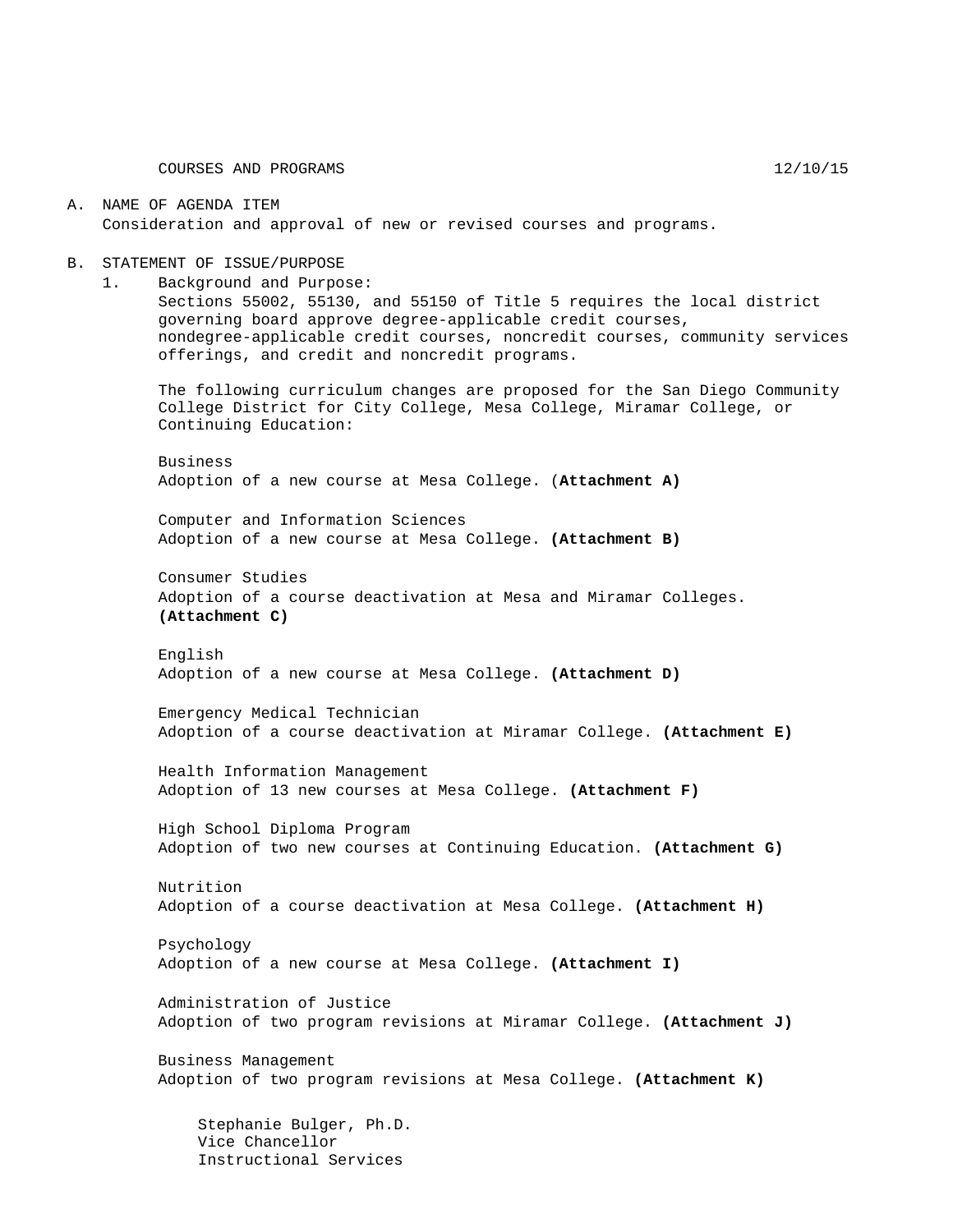COURSES AND PROGRAMS 12/10/15

B.STATEMENT OF ISSUE/PURPOSE (continued)<br>1. Background and Purpose: (continued 1. Background and Purpose: (continued) Child Development Adoption of four program revisions at Mesa College. **(Attachment L)** Computer and Information Science Adoption of a new program at Continuing Education. **(Attachment M)** Consumer and Nutrition Studies Adoption of three program revisions at Mesa College. **(Attachment N)** Exercise Science Adoption of a program revision at Mesa College. **(Attachment O)** Health Information Management Adoption of a program revision at Mesa College. **(Attachment P)** High School Diploma Program Adoption of a program revision at Continuing Education. **(Attachment Q)** Liberal Arts and Sciences Adoption of two program revisions at Mesa College. **(Attachment R)** Real Estate Adoption of a program revision at Mesa College**. (Attachment S)** 2. Cost and Funding: There is no additional cost to the District.

C. PROPOSAL The Board of Trustees hereby grants authority to take the action outlined in Part A.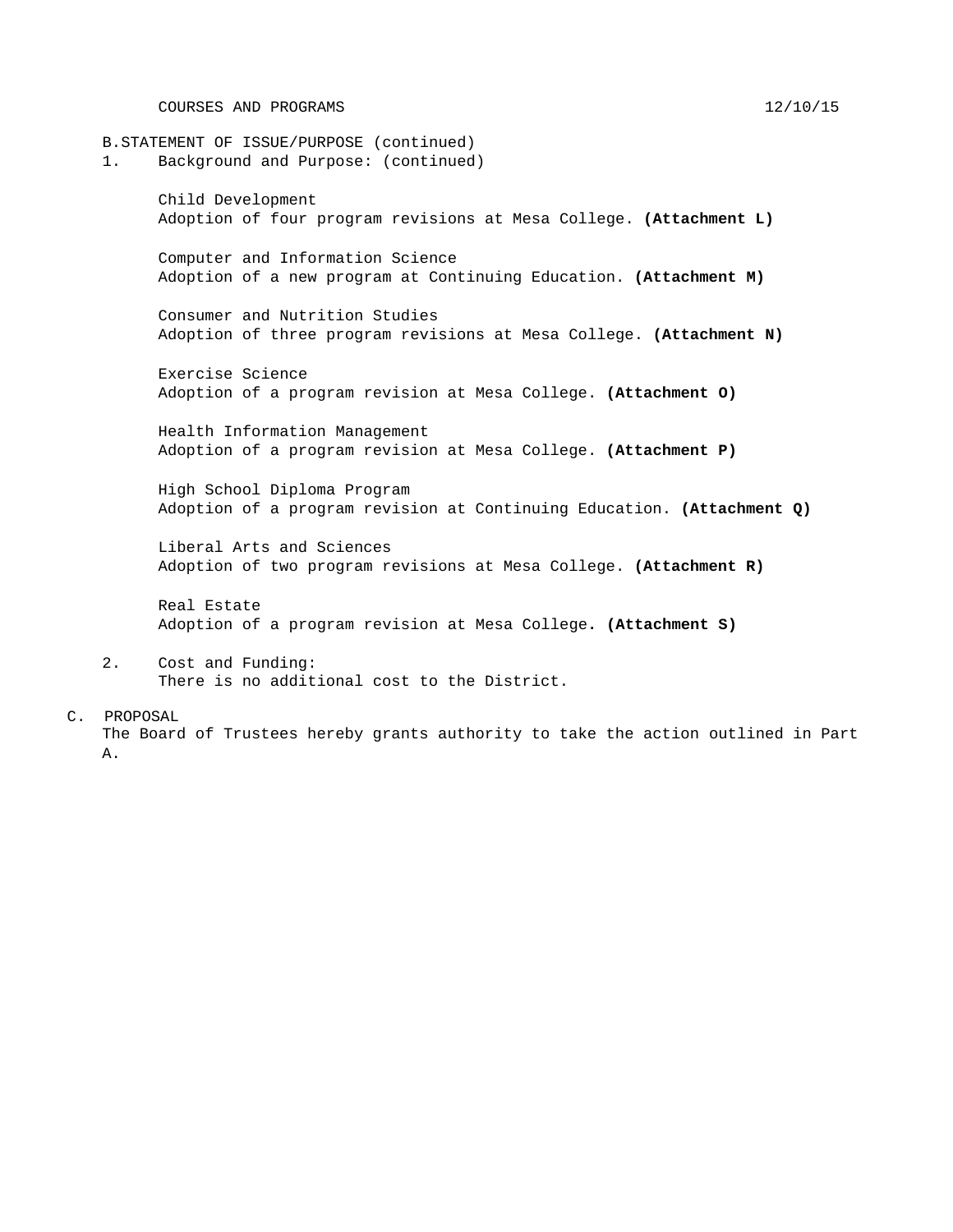Adoption of a new course at Mesa College.

Proposed new course at Mesa College:

## **190 Academic and Career Opportunities in Business**

#### **16 - 18 hours lecture, 1 units Grade Only**

*Advisory:* English 42 and English 43, each with a grade of "C" or better, or equivalent or Assessment Skill Levels R4 and W4. This course is a study of career options in the field of business administration. Emphasis is placed on the identification of career-related strengths and interests and information on post-baccalaureate options in related fields within business administration. This course is designed for students interested in majoring in business administration. (FT) Associate Degree Credit & transfer to CSU.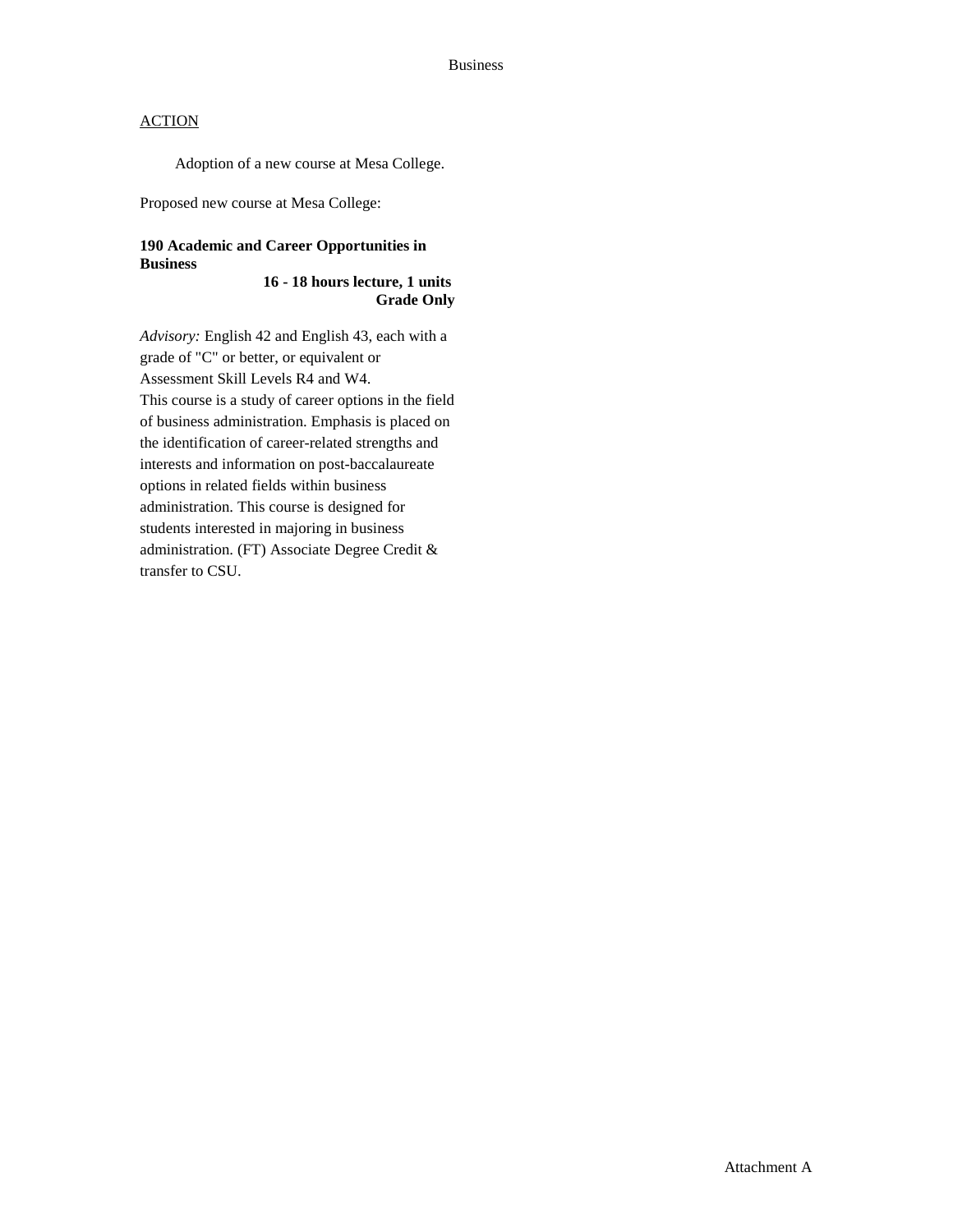Adoption of a new course at Mesa College.

Proposed new course at Mesa College:

#### **401 Database Management and Design for Healthcare Professionals 48-54 hours lecture, 48-54 hours lab, 4 units Grade Only**

*Advisory:* Computer and Information Sciences 181 with a grade of "C" or better, or equivalent. *Limitation on Enrollment:* Must be admitted to the Health Information Management program. This course discusses advanced topics in database management and design. The concepts covered in this course include programming language, current database structures utilized in healthcare, effective communication with end users and key stakeholders, identifying goals and requirements in database projects, performing end user analysis, and creating data models for performance improvement. Students explore all aspects of the data lifecycle from capture to storage and utilization to destruction. This course is designed for health information management majors. (FT)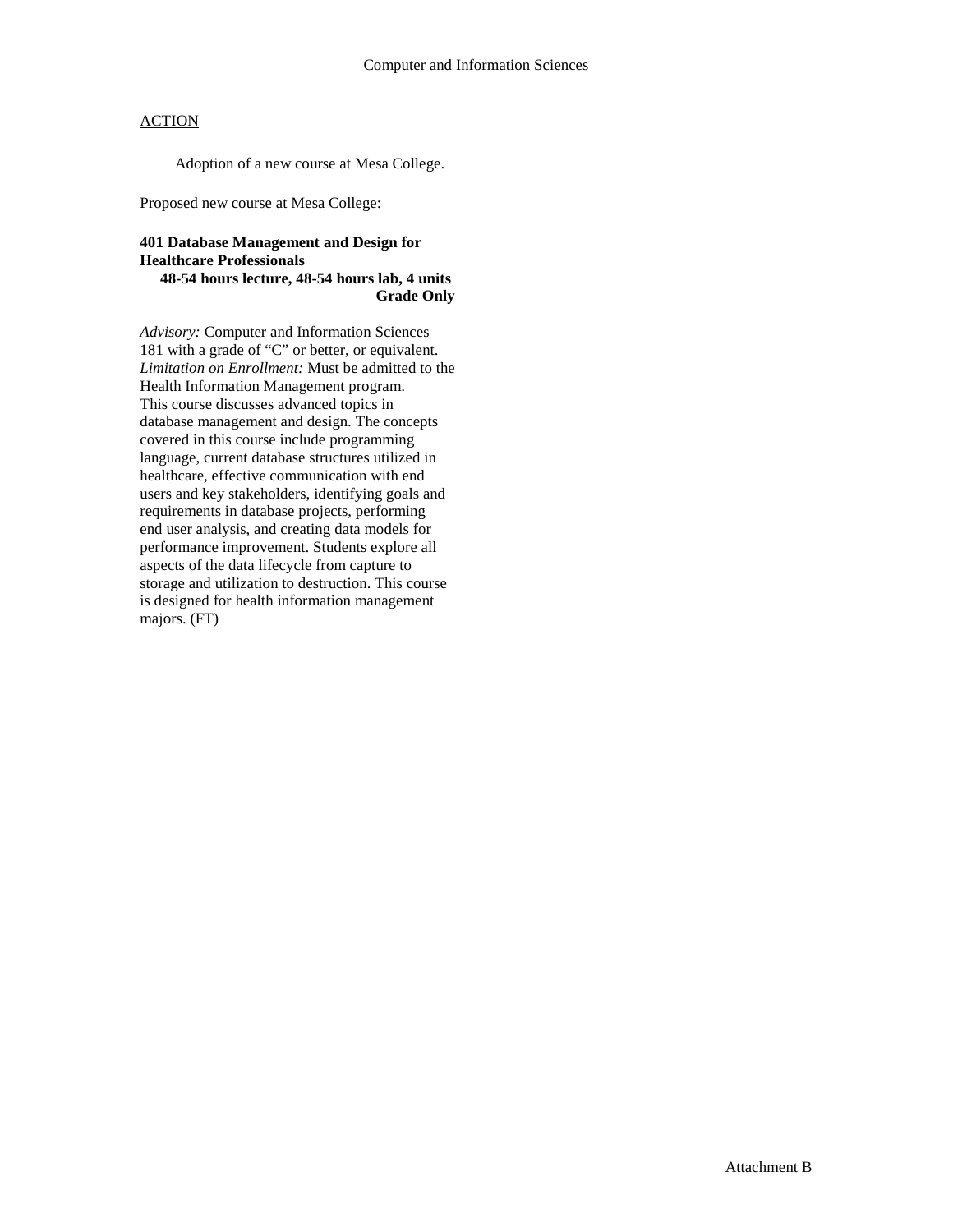Adoption of a course deactivation at Mesa and Miramar Colleges.

Proposed course deactivation at Mesa and Miramar Colleges:

#### **110 Personal Financial Management 48 - 54 hours lecture, 3 units Letter Grade or Pass/No Pass Option**

*Advisory:* English 47A or English 48 and English 49, each with a grade of "C" or better, or equivalent or Assessment Skill Levels R5 and W5; Mathematics 38 with a grade of "C" or better, or equivalent or Assessment Skill Level M30.

This course is a study of the theories and techniques for managing personal income. Emphasis is placed on financial goal setting, culminating in the development of a personal financial plan. Topics include practical methods for gaining maximum advantages from income through efficient spending, effective use of credit, savings, budgeting, insurance, and investment. Stock portfolios and retirement planning are also discussed. This course is designed for anyone interested in developing personal financial management skills. (FT) Associate Degree Credit & transfer to CSU. UC Transfer Course List.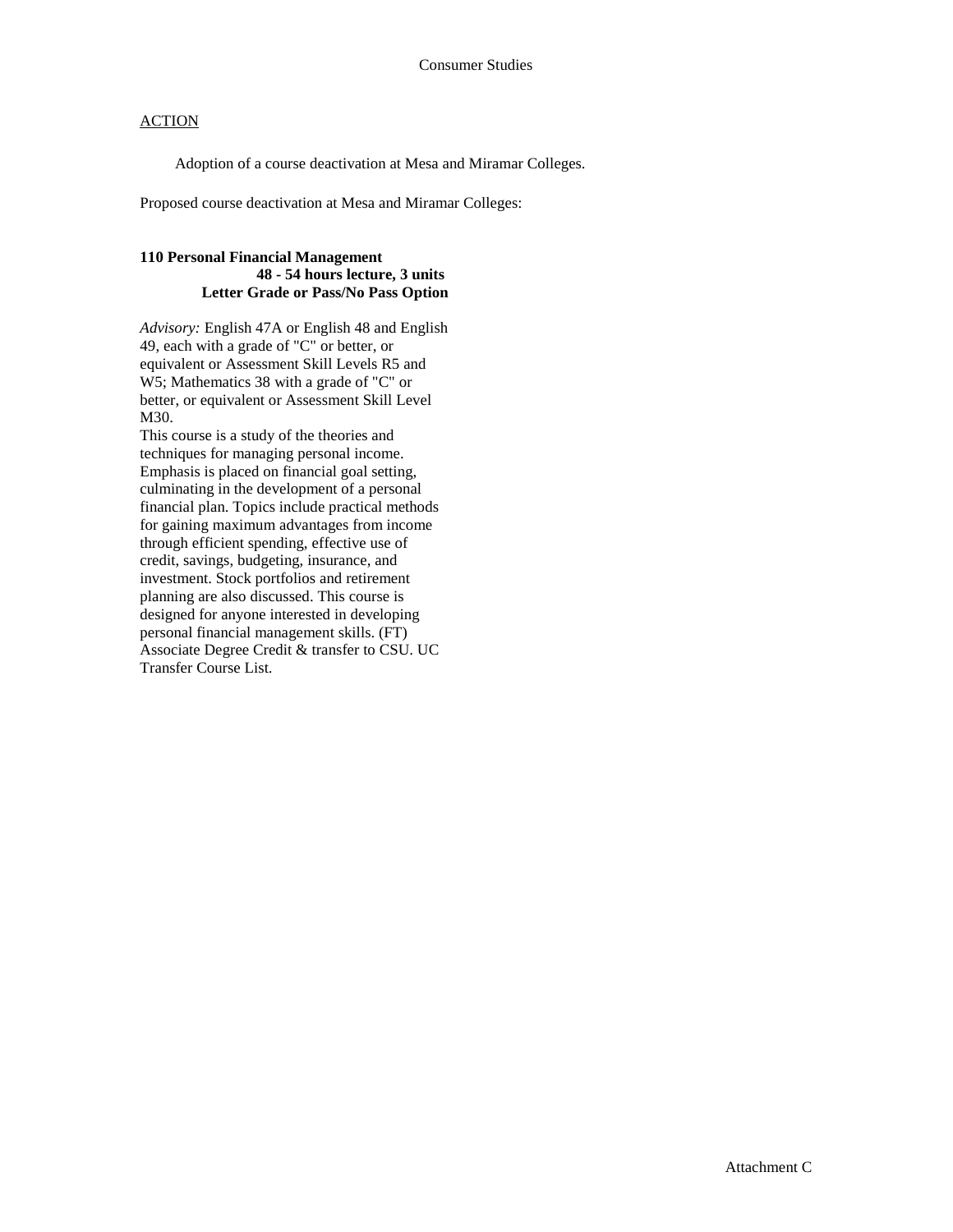Adoption of a new course at Mesa College.

Proposed new course at Mesa College:

#### **401 Advanced Writing for Healthcare Professionals**

**48-54 hours lecture, 3 units Grade Only**

*Prerequisite:* English 205 with a grade of "C" or better, or equivalent.

*Limitation on Enrollment:* Must be admitted to the Health Information Management program. This course provides an overview of writing for healthcare professionals. The primary concepts include effective workplace writing, the standards, conventions, and technologies of professional writing; communicating to a variety of audiences; the five stages of the writing process, critical reading of medical records and reports, and developing appropriate written responses to workplace challenges. Other topics will include research writing in APA format and grant writing. This course is designed for health information management majors. (FT)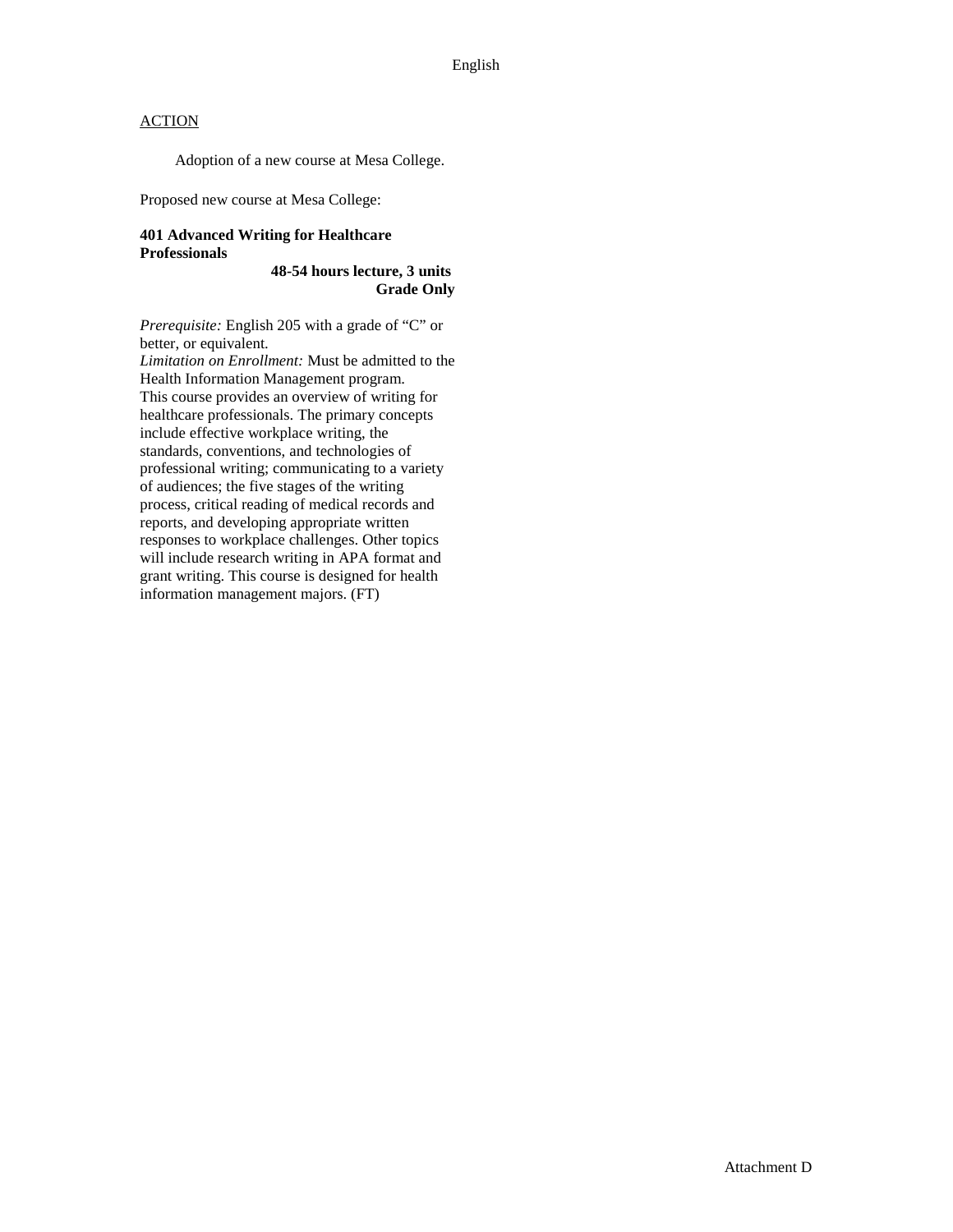Adoption of a course deactivation at Miramar College.

Proposed course deactivation at Miramar College:

## **353 Prehospital Trauma Life Support Inservice 16 - 18 hours lecture, 1 units Letter Grade or Pass/No Pass Option**

*Advisory:* English 47A or English 48 and English 49, each with a grade of "C" or better, or equivalent or Assessment Skill Levels R5 and W5.

This course provides inservice training for prehospital trauma life support based on current National Association of Emergency Medical Technicians (NAEMT) guidelines. Students learn appropriate early treatment for trauma patients. This course is intended for practicing healthcare providers. Not applicable to the Associate Degree.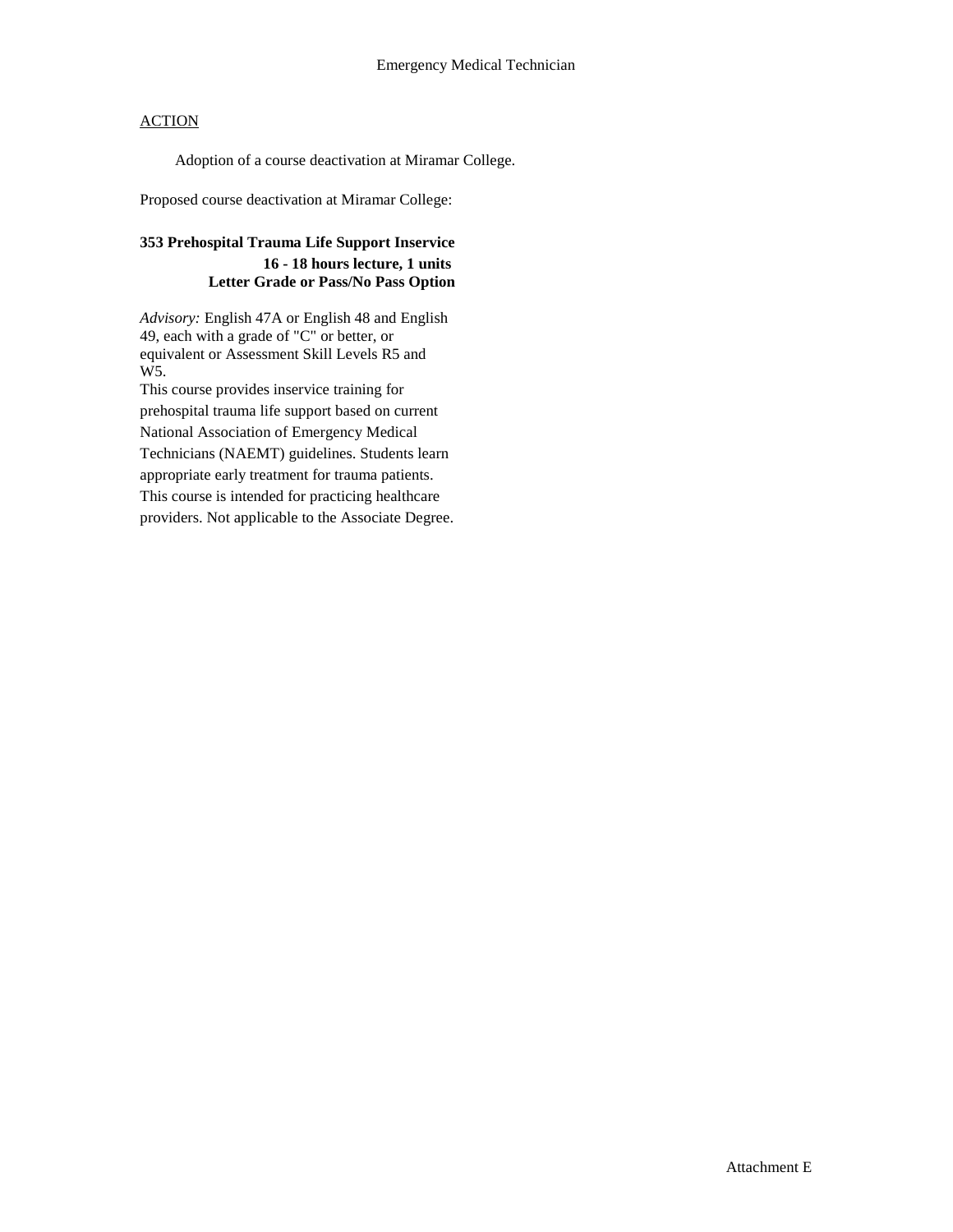Adoption of 13 new courses at Mesa College.

Proposed new courses at Mesa College:

### **405 Foundations of Health Information Management**

**64-72 hours lecture, 4 units Grade Only**

*Limitation on Enrollment:* Must be admitted to the Health Information Management program. This course provides an advanced level perspective on topics relevant to the health information management (HIM) profession. The concepts covered in this course include an overview of emerging issues such as HIM systems management, clinical classification systems, governance and stewardship, data quality and management, health information exchange, electronic health records, revenue cycle management, compliance and risk management. This course is designed for health information management majors. (FT)

#### **408 Ethics in Healthcare Administration 48-54 hours lecture, 3 units Grade Only**

*Limitation on Enrollment:* Must be admitted to the Health Information Management program. This course provides a comprehensive foundation for ethics in healthcare management and administration. Students will gain knowledge of the theory and concepts of ethics and its application to health information and healthcare administration for them to be able to model sound decision making and ethical practice. Ethics related to the United States healthcare system around patient access, quality and cost will be addressed. This course is designed for health information management majors. (FT)

#### **410 Healthcare Informatics**

**64-72 hours lecture, 4 units Grade Only**

*Limitation on Enrollment:* Must be admitted to the Health Information Management program. This course is designed to bring together healthcare generated information and technology for the purpose of improving quality of care in a cost-effective manner. The primary concepts covered include data standards, data management, health information exchange, clinical decision support, privacy and security issues involving protected health information, emerging trends, data governance, and new technologies. This course is designed for health information management majors. (FT)

### **415 Healthcare Analytics 48-54 hours lecture, 48-54 hours lab, 4 units Grade Only**

*Limitation on Enrollment:* Must be admitted to the Health Information Management program. This course focuses on the analysis of data for the purpose of generating information resulting in actionable decisions. The primary concepts covered in this course include advanced health care statistics, data analysis, mining and exploration. Microsoft Excel is utilized to analyze data and information related to clinical and business systems in healthcare. This course is designed for health information majors. (FT)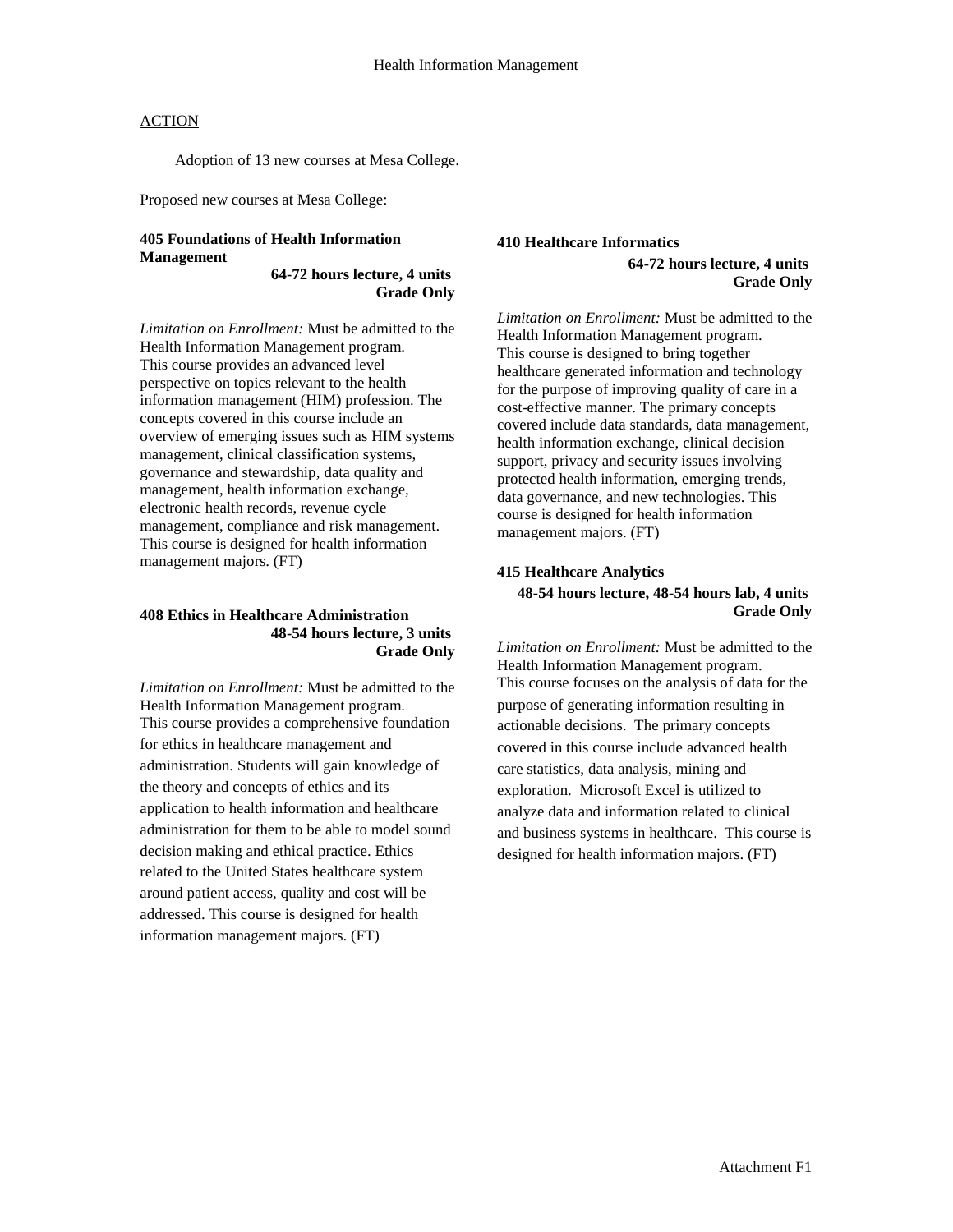#### **418 Topics in Legal and Compliance for Healthcare Professionals 64-72 hours lecture, 4 units Grade Only**

*Limitation on Enrollment:* Must be admitted to the Health Information Management program. This course focuses on the laws and regulations applicable to healthcare compliance. Topics include federal and state law enforcement and reporting requirements, risk management, audit trails, fraud detection, ethical and legal requirements related to coding, personal health record (PHR), analysis of privacy, security, and confidentiality policies and procedures. This course is designed for health information management majors. (FT)

#### **420 Principles of Finance for Health Information Management 64-72 hours lecture, 4 units Grade Only**

*Limitation on Enrollment:* Must be admitted to the Health Information Management program. This course covers the fundamentals of financial management in the healthcare setting. The primary concepts covered in this course include capital, operating and/or project budgets using basic accounting principles, performing costbenefit analysis for resource planning and allocation, evaluating vendor contracts, and negotiation skills. This course is designed for health information management majors. (FT)

### **425 Revenue Cycle Management 48-54 hours lecture, 3 units Grade Only**

*Limitation on Enrollment:* Must be admitted to the Health Information Management program. This course covers advanced topics in healthcare revenue cycle management. Concepts covered in this course include healthcare classification systems and terminologies, chargemaster management, revenue cycle and audit processes, utilization and resource management, and application and analysis of the relationship between clinical code assignment and reimbursement. This course is designed for health information management majors. (FT)

## **430 Human Resources Management in Healthcare**

#### **64-72 hours lecture, 4 units Grade Only**

*Limitation on Enrollment:* Must be admitted to the Health Information Management program. This course examines the complexities and multiple issues and best practices involved in human resources management in healthcare organizations. The primary concepts covered in this course include managing people in all aspects of their work, recruiting, interviewing, and hiring, compensation and benefits, motivational strategies, performance appraisals, promotions, and terminations. This course is designed for health information management majors. (FT) **435 Project Management in the Healthcare Setting**

## **48-54 hours lecture, 3 units Grade Only**

*Limitation on Enrollment:* Must be admitted to the Health Information Management program. This course is designed as a high-level overview of project management utilized in healthcare settings. The primary concepts in this course include project management techniques such as project selection, management, organization, planning, conflict resolution, negotiation, budgeting, scheduling, change management, business process reengineering, and termination of the project. This course is designed for health information management majors. (FT)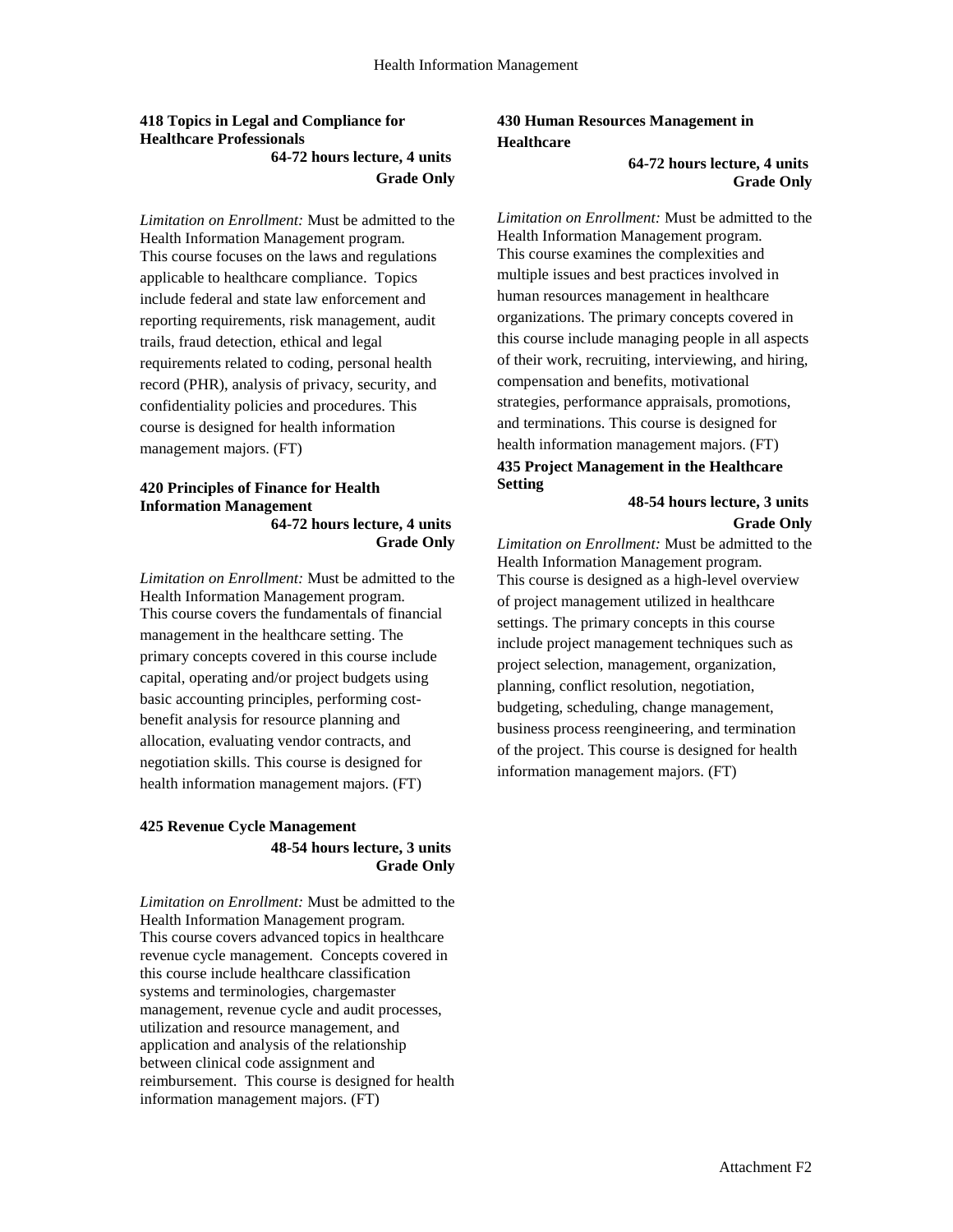## **440 Leadership and Strategic Management for Healthcare Professionals**

#### **64-72 hours lecture, 4 units Grade Only**

*Limitation on Enrollment:* Must be admitted to the Health Information Management program. This course examines the theory and practice of leadership, strategic management, and change management in healthcare settings. The primary concepts covered in this course include an overview of emerging issues such as business planning, organizational change, innovation, strategic planning, leadership thinking and goals, change implementation and strategies for successful transitions. This course is designed for health information management majors. (FT)

#### **445 Healthcare Information Systems Analysis and Design**

#### **48-54 hours lecture, 48-54 hours lab, 4 units Grade Only**

*Limitation on Enrollment:* Must be admitted to the Health Information Management program. This course is designed to prepare students in the planning, analysis, design, and implementation of healthcare computer-based information systems. The concepts include system requirements, systems development lifecycle, system architecture including database design, data warehousing, workflow concepts, and systems performance management. This course is designed for health information management majors. (FT)

## **455 Applied Research Project in Health Information Management 48 - 54 hours lecture, 3 units**

**Grade Only**

#### *Co-requisite:* Health Information Management 460.

*Limitation on Enrollment:* Must be admitted to the Health Information Management program. This course is the capstone for the health information management baccalaureate degree. This course integrates the theoretical and technical content of the health information management program courses. Ethical considerations for health information managers and information management support for biomedical research are also discussed. Concepts are integrated and applied through the analysis of case studies and the completion of a capstone project, designed by the student or instructor, supporting a local HIM community of interest. This course is designed for Health Information Management majors. (FT)

#### **460 Advanced Directed Clinical Placement 75 hours other, 1 unit Grade Only**

*Co-requisite:* Health Information Management 460.

*Limitation on Enrollment:* Must be admitted to the Health Information Management program. This course provides supervised onsite professional practice experience (PPE) for Health Information Management students. This course integrates theory and professional practice in health information management. Emphasis is placed on applying management theories to actual work settings, practice of professional behavior, ethics, and self reflection including career goals. Project topics will support a local HIM community of interest and will be designed by the student, instructor, and the PPE site manager. Note: This course may require student travel. To meet course requirements the student may be required to be available during normal business hours (i.e. 8:00 am to 5:00 pm) for site visits, conduction of professional interviews, and data gathering. This course is designed for Health Information Management majors. (FT)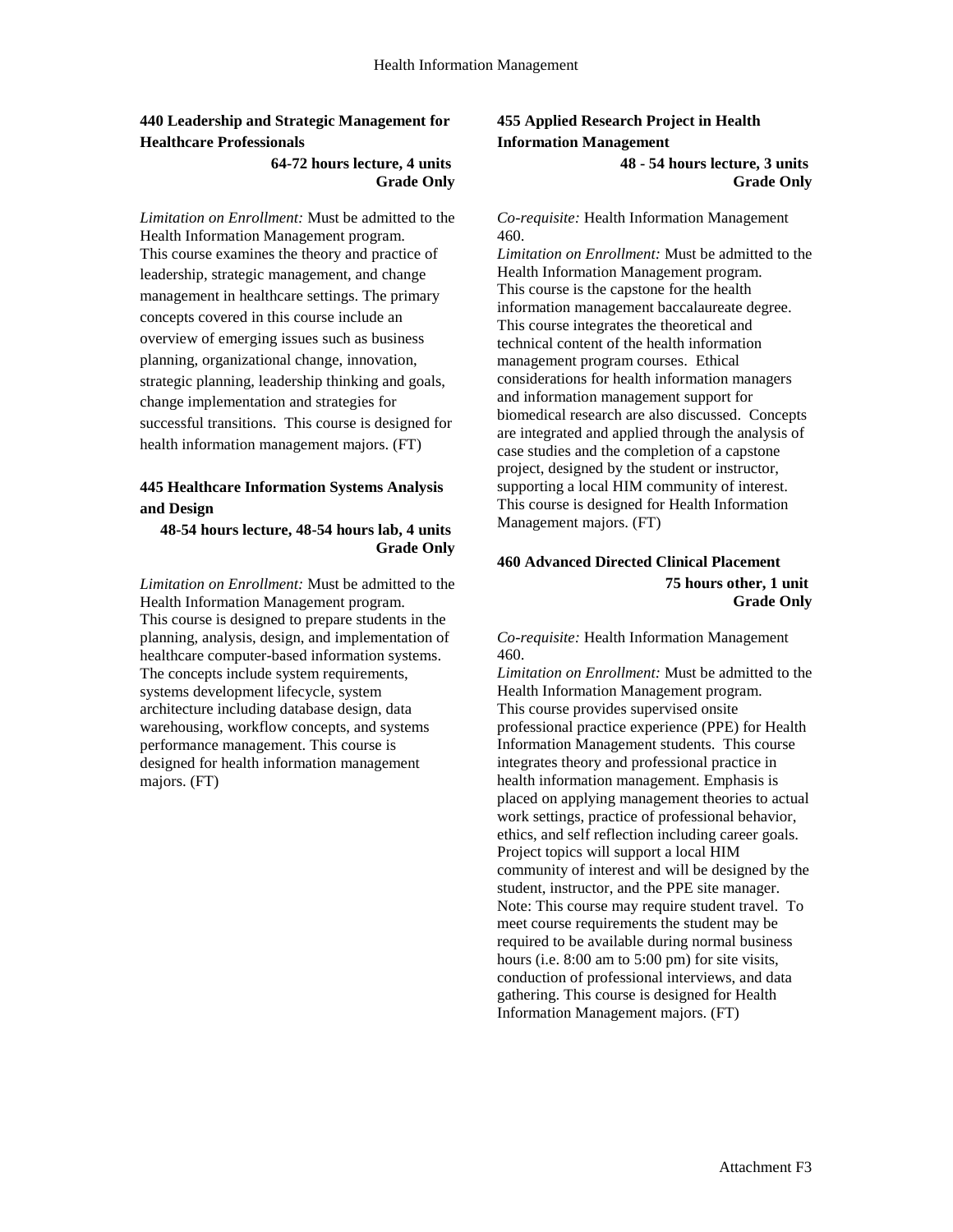Adoption of two new courses at Continuing Education.

Proposed new courses at Continuing Education:

#### **513 Earth Science 1**

This course provides an introduction to the scientific method, the geographic coordinate system, the solar system, the composition of earth, and dynamic earth processes. The laboratory component utilizes both hands-on and online activities. (FT)

#### **514 Earth Science 2**

This course will introduce students to historic geology, California geology, surface processes, atmospheric and oceanic sciences, and resources and the environment. The laboratory component utilizes both hands-on and online activities. (FT)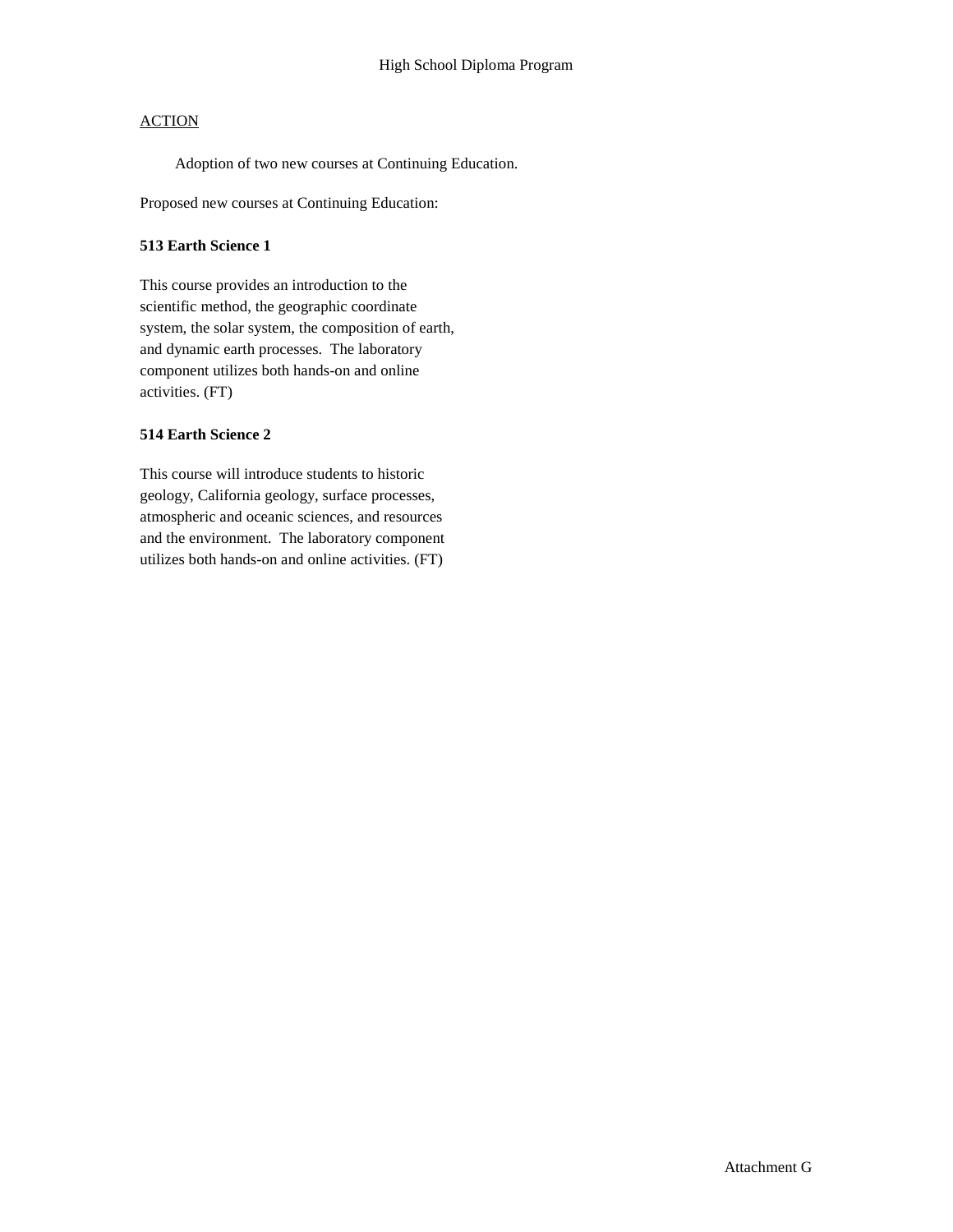Adoption of a course deactivation at Mesa College.

Proposed course deactivation at Mesa College:

#### **89 Modified Diets**

### **32 - 36 hours lecture, 2 units Grade Only**

*Prerequisite:* Nutrition 150 with a grade of "C" or better, or equivalent. *Advisory:* English 48 and English 49, each with a grade of "C" or better, or equivalent or Assessment Skill Levels R5 and W5; Mathematics 34A with a grade of "C" or better, or equivalent or Assessment Skill Level M20. *Limitation on Enrollment:* This course is not open to students with previous credit for Nutrition 90 or Nutrition 180 with a grade of "C" or better. This course is the study of the concepts of nutrition as they relate to the functioning of nutrients in the human body. Emphasis is placed on specific nutritional and dietary modifications required for a variety of common medical conditions. This course is designed for the student planning on employment as a dietetic service supervisor. (FT) Associate Degree Credit only and not Transferable.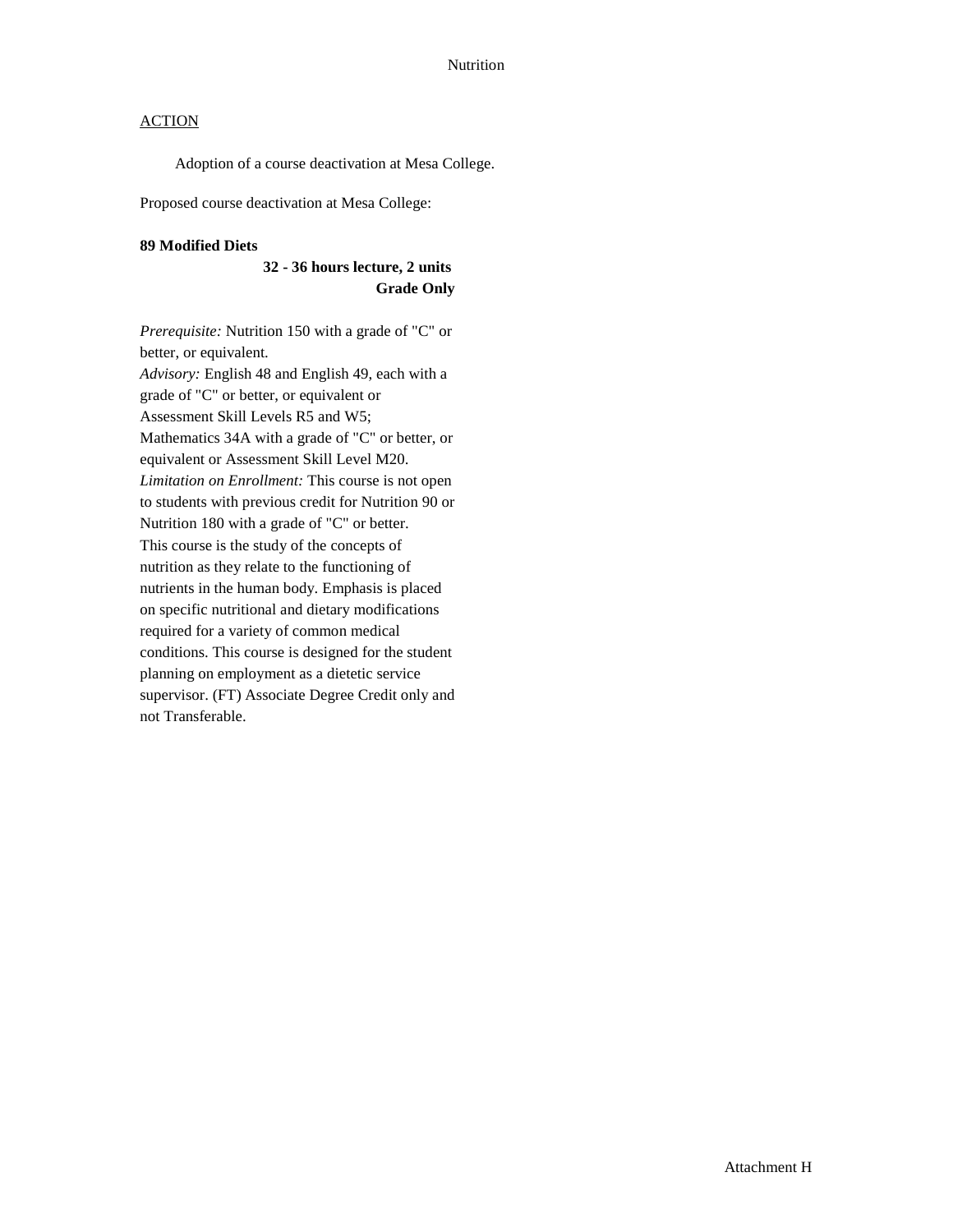Adoption of a new course at Mesa College.

Proposed new course at Mesa College:

## **401 Organizational Psychology for the Healthcare Professional**

**48-54 hours lecture, 3 units Grade Only**

*Prerequisite:* Psychology 101 with a grade of "C" or better, or equivalent. *Limitation on Enrollment:* Must be admitted to the Health Information Management program. This course examines the methodology and content of Industrial and Organizational Psychology (I/O) Psychology. This is the branch of psychology that examines people in the workplace and all the factors that affect how people behave at work. The concepts include individual, group, and organizational issues that enhance the understanding of the world of healthcare. Research findings involved in the study of how people behave, think about, influence, and interact with each other at work, with an emphasis on factors that affect job performance are also discussed. This course is designed for health information management majors. (FT)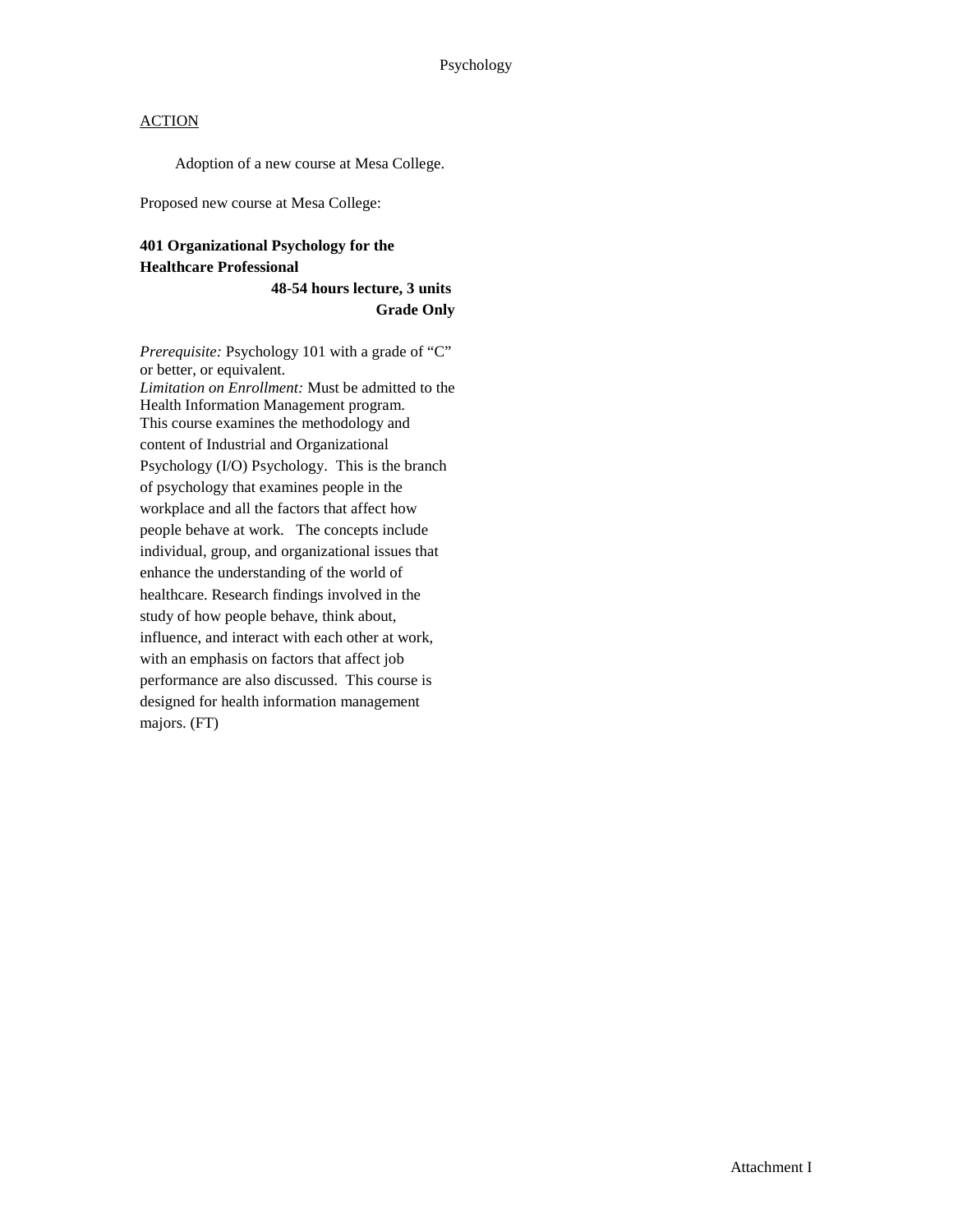Adoption of two program revisions at Miramar College.

Proposed program revisions at Miramar College:

## **Certificate of Achievement Law Enforcement Supervision**

| <b>Courses Required for the Major:</b>       | Units |
|----------------------------------------------|-------|
| ADJU 381 P.O.S.T. Certified Regional Academy |       |
|                                              |       |
| ADJU 382 P.O.S.T. Certified Regional Academy |       |
|                                              |       |
| ADJU 383 P.O.S.T. Certified Regional Academy |       |
|                                              |       |
| ADJU 384 P.O.S.T. Certified Regional Academy |       |
|                                              |       |
| ADJU 312 Basic Supervisory Course3           |       |
| ADJU 312A Basic Supervisory Course1.5        |       |

**Total Units = 28.5 27**

## **Certificate of Achievement Technical Achievement for Field Training Officers**

| <b>Courses Required for the Major:</b><br><b>Units</b> |  |
|--------------------------------------------------------|--|
| ADJU 381 P.O.S.T. Certified Regional Academy           |  |
|                                                        |  |
| ADJU 382 P.O.S.T. Certified Regional Academy           |  |
|                                                        |  |
| ADJU 383 P.O.S.T. Certified Regional Academy           |  |
|                                                        |  |
| ADJU 384 P.O.S.T. Certified Regional Academy           |  |
|                                                        |  |
| ADJU 314 Officer Safety and Field Tactics 1.5          |  |
| ADJU 327 Advanced Patrol Strategies  1.5               |  |
| ADJU 330 P.O.S.T. Certified Field Training             |  |
|                                                        |  |
| <b>ADJU 314A Officer Safety and Field</b>              |  |
|                                                        |  |
| ADJU 327A Advanced Patrol Strategies 0.5               |  |
| ADJU 330A POST Certified Field Training                |  |
|                                                        |  |

**Total Units = 30 27**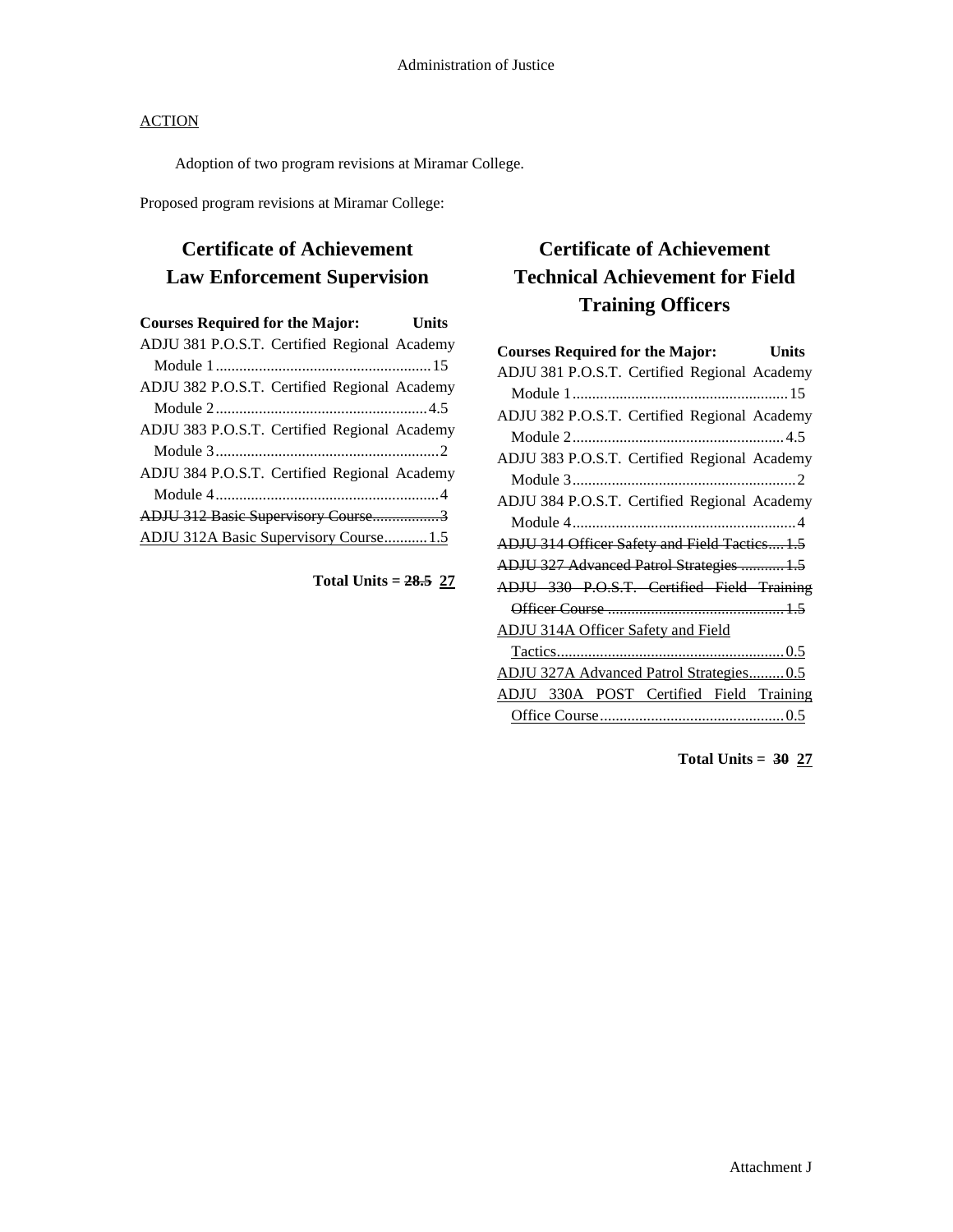Adoption of two program revisions at Mesa College.

Proposed program revisions at Mesa College:

# **Certificate of Achievement Business Management**

| <b>Courses Required for the Major:</b>  | <b>Units</b> |
|-----------------------------------------|--------------|
| BUSE 100 Introduction to Business3      |              |
| BUSE 101 Business Mathematics 3         |              |
| BUSE 119 Business Communications3       |              |
| BUSE 140 Business Law and the Legal     |              |
|                                         |              |
| BUSE 155 Managing the Small Business 3  |              |
| ACCT 116A Financial Accounting 4        |              |
| CBTE 120 Beginning Microsoft Word2      |              |
|                                         |              |
| ECON 120 Principles of Macroeconomics3  |              |
| ECON 121 Principles of Microeconomics 3 |              |

#### **Select one course (3 units) from the following: Units**

| TONOWINS:                          | UMUS - |
|------------------------------------|--------|
| MARK 100 Principles of Marketing 3 |        |
| MARK 105 Professional Selling3     |        |
| MARK 110 Principles of Retailing 3 |        |
| MARK 130 Advertising Principles 3  |        |

#### **Select one course (3-4 units) from the**

| following:                                        | Units |
|---------------------------------------------------|-------|
| BUSE 120 Personal Financial Management3           |       |
| <b>BUSE 190 Academic and Career Opportunities</b> |       |
|                                                   |       |
| ACCT 116B Managerial Accounting 4                 |       |
| <b>ACCT 150 Computer Accounting</b>               |       |
|                                                   |       |
| FASH 110 Fashion Buying/Management3               |       |
| FASH 190 Fashion Entrepreneurship3                |       |
| HOSP 120 Event & Hospitality Marketing &          |       |
|                                                   |       |
| HOSP 150 Hospitality Human Resources 3            |       |
| HOSP 160 Meeting and Convention                   |       |
|                                                   |       |
| HOSP 165 Special Event Management3                |       |
| HOSP 170 Event Promotion & Sponsorship3           |       |
|                                                   |       |

| <b>INTE 130 Interior Design Professional</b> |  |
|----------------------------------------------|--|
|                                              |  |
| JOUR 220 Principles of Public Relations3     |  |
| PSYC 112 Interpersonal Relations3            |  |
|                                              |  |

**Total Units = 35 - 36**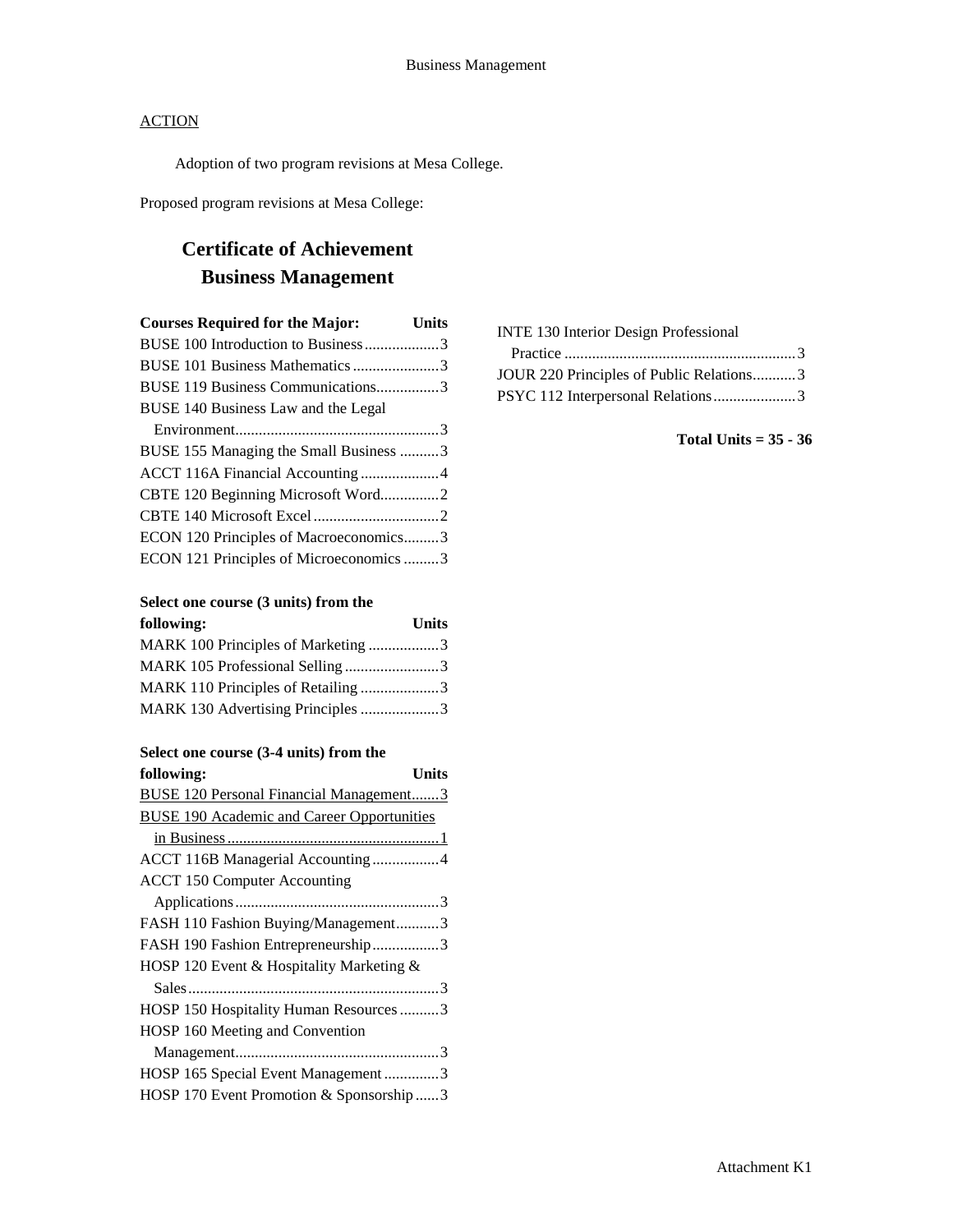# **Associate of Science Degree Business Management**

| <b>Courses Required for the Major:</b>      | Units |
|---------------------------------------------|-------|
| BUSE 100 Introduction to Business3          |       |
| BUSE 101 Business Mathematics 3             |       |
| BUSE 119 Business Communications3           |       |
| BUSE 140 Business Law and the Legal         |       |
|                                             |       |
| BUSE 150 Human Relations in Business3       |       |
| <b>BUSE 201 Business Organization and</b>   |       |
|                                             |       |
| ACCT 116A Financial Accounting 4            |       |
| CBTE 120 Beginning Microsoft Word2          |       |
|                                             |       |
| CISC 181 Principles of Information Systems4 |       |
| ECON 120 Principles of Macroeconomics3      |       |
| ECON 121 Principles of Microeconomics 3     |       |
| MARK 100 Principles of Marketing 3          |       |
|                                             |       |

| Select one course (3 units) from the |  |  |
|--------------------------------------|--|--|
|--------------------------------------|--|--|

| following:                         | <b>Units</b> |
|------------------------------------|--------------|
| MARK 105 Professional Selling3     |              |
| MARK 110 Principles of Retailing 3 |              |
| MARK 130 Advertising Principles 3  |              |

### **Select two courses (6-7 units) from the**

| following:<br>Units                               |
|---------------------------------------------------|
| ACCT 116B Managerial Accounting 4                 |
| <b>ACCT 150 Computer Accounting</b>               |
|                                                   |
| <b>BUSE 120 Personal Financial Management3</b>    |
| BUSE 155 Managing the Small Business 3            |
| <b>BUSE 190 Academic and Career Opportunities</b> |
|                                                   |
| FASH 110 Fashion Buying/Management3               |
| FASH 190 Fashion Entrepreneurship3                |
| HOSP 120 Event & Hospitality Marketing &          |
|                                                   |
| HOSP 150 Hospitality Human Resources 3            |
| HOSP 160 Meeting and Convention                   |
|                                                   |
| HOSP 165 Special Event Management3                |
| HOSP 170 Event Promotion & Sponsorship 3          |
| <b>INTE 130 Interior Design Professional</b>      |
|                                                   |

| JOUR 220 Principles of Public Relations3 |  |
|------------------------------------------|--|
| PSYC 112 Interpersonal Relations3        |  |

### **Total Units = 48 - 49**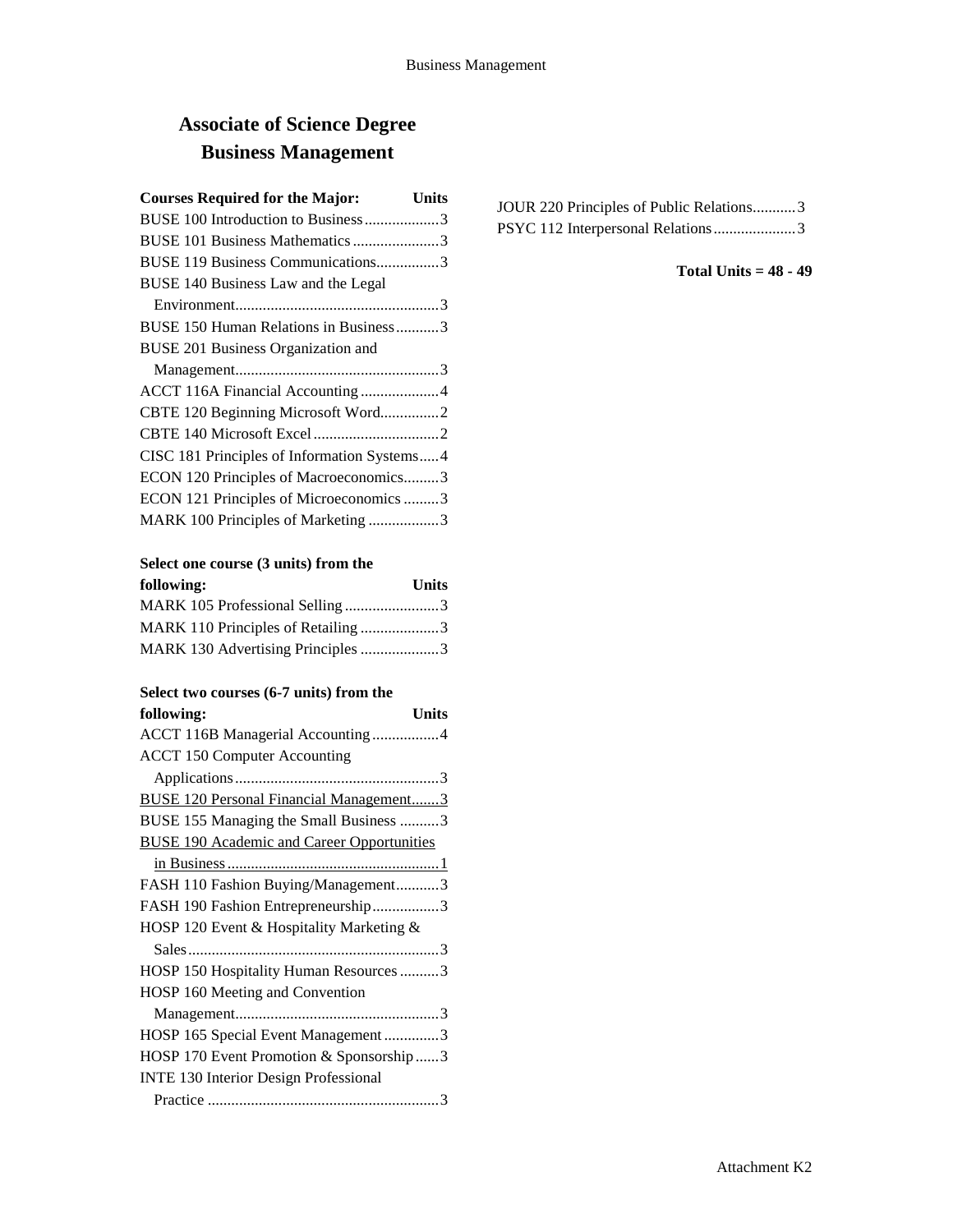Adoption of four program revisions at Mesa College.

Proposed program revisions at Mesa College:

## **Certificate of Achievement Associate Teacher**

| <b>Courses Required for the Major:</b>    | Units        |
|-------------------------------------------|--------------|
| CHIL 101 Human Growth and Development3    |              |
| CHIL 141 The Child, Family and Community3 |              |
|                                           |              |
| CHIL 180 Nutrition, Health and Safety for |              |
|                                           |              |
|                                           |              |
|                                           |              |
| <b>Select two courses from:</b>           | <b>Units</b> |
| CHIL 111 Curriculum: Music/Motor Skills 3 |              |
|                                           |              |
| CHIL 131 Curriculum: Language/Science 3   |              |
|                                           |              |
| Select three or more units from:          | <b>Units</b> |
| CHIL 160 Observing and Understanding      |              |
|                                           |              |
| CHIL 161 Observations and Issues in Child |              |
| $\sum_{i=1}^{n}$                          |              |

| Select two courses from:<br>Units         |
|-------------------------------------------|
| CHIL 111 Curriculum: Music/Motor Skills 3 |
|                                           |
| CHIL 131 Curriculum: Language/Science3    |
| Select three or more units from:<br>Units |
| CHIL 160 Observing and Understanding      |
|                                           |
| CHIL 161 Observations and Issues in Child |
|                                           |
| CHIL 270 Work Experience1 - 4             |
| CHIL 291A Child Development Center        |
|                                           |
| CHIL 291B Child Development Center        |
|                                           |
| CHIL 291C Child Development Center        |

## Practicum .......................................................1 CHIL 291D Child Development Center Practicum........................................................1

**Total Units = 23-24 21-22**

## **Certificate of Achievement Master Teacher**

| <b>Courses Required for the Major:</b><br><b>Units</b>     |
|------------------------------------------------------------|
| CHIL 101 Human Growth and Development3                     |
| CHIL 111 Curriculum: Music/Motor Skills3                   |
|                                                            |
| CHIL 131 Curriculum: Language/Science3                     |
| CHIL 141 The Child, Family and Community3                  |
|                                                            |
| CHIL 180 Nutrition, Health and Safety for                  |
|                                                            |
| CHIL 215 Adult Supervision and Mentoring in                |
|                                                            |
| CHIL 275 Supervised Field Study 1 3                        |
|                                                            |
| <b>Select one of the following Specializations:</b>        |
| <b>Guiding Young Children/Family Life:</b><br><b>Units</b> |
| CHIL 160 Observing and Understanding                       |
| Children and                                               |
| CHIL 161 Observations and Issues in Child                  |
|                                                            |
|                                                            |
| <b>OR</b> - Special Needs:<br><b>Units</b>                 |
| CHIL 165 Children with Special Needs and                   |
| CHIL 166 Special Needs Curriculum 6                        |
|                                                            |
| <b>OR</b> - Infant/Toddler:<br><b>Units</b>                |
| CHIL 175 Infant-Toddler Growth and                         |
| Development and                                            |
| CHIL 176 Principles of Infant/Toddler                      |
|                                                            |
|                                                            |

**Total Units = 29-33 25-27**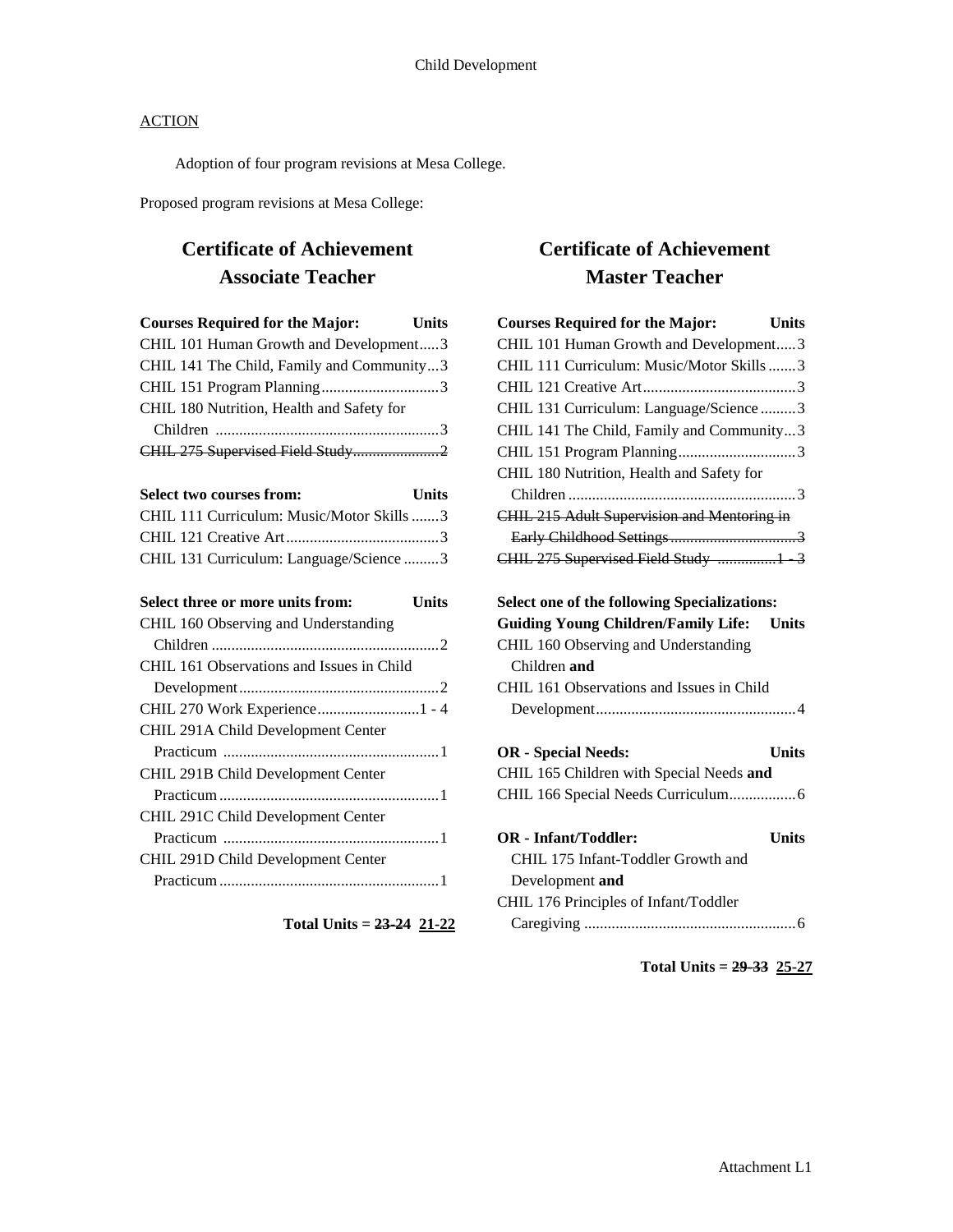# **Certificate of Achievement Teacher**

### **Select one of the following three options: Units**

| CHIL 165 Children with Special Needs or   |
|-------------------------------------------|
| CHIL 175 Infant-Toddler Growth and        |
| Development or                            |
| CHIL 160 Observing and Understanding      |
| Children and                              |
| CHIL 161 Observations and Issues in Child |
|                                           |
|                                           |

**Total Units = 25-28 24-25**

## **Associate of Science Degree Child Development**

| <b>Courses Required for the Major:</b><br>Units |
|-------------------------------------------------|
| CHIL 101 Human Growth and Development3          |
| CHIL 111 Curriculum: Music/Motor Skills3        |
|                                                 |
| CHIL 131 Curriculum: Language/Science3          |
| CHIL 141 The Child, Family and Community3       |
|                                                 |
| CHIL 160 Observing and Understanding            |
|                                                 |
| CHIL 180 Nutrition, Health and Safety for       |
|                                                 |
| CHIL 275 Supervised Field Study 2 3             |

## **Select one of the following three options: Units**

| CHIL 161 Observations and Issues in Child |
|-------------------------------------------|
| Development or                            |
| CHIL 165 Children with Special Needs or   |
| CHIL 175 Infant-Toddler Growth and        |
|                                           |

**Total Units = 27-29 25-26**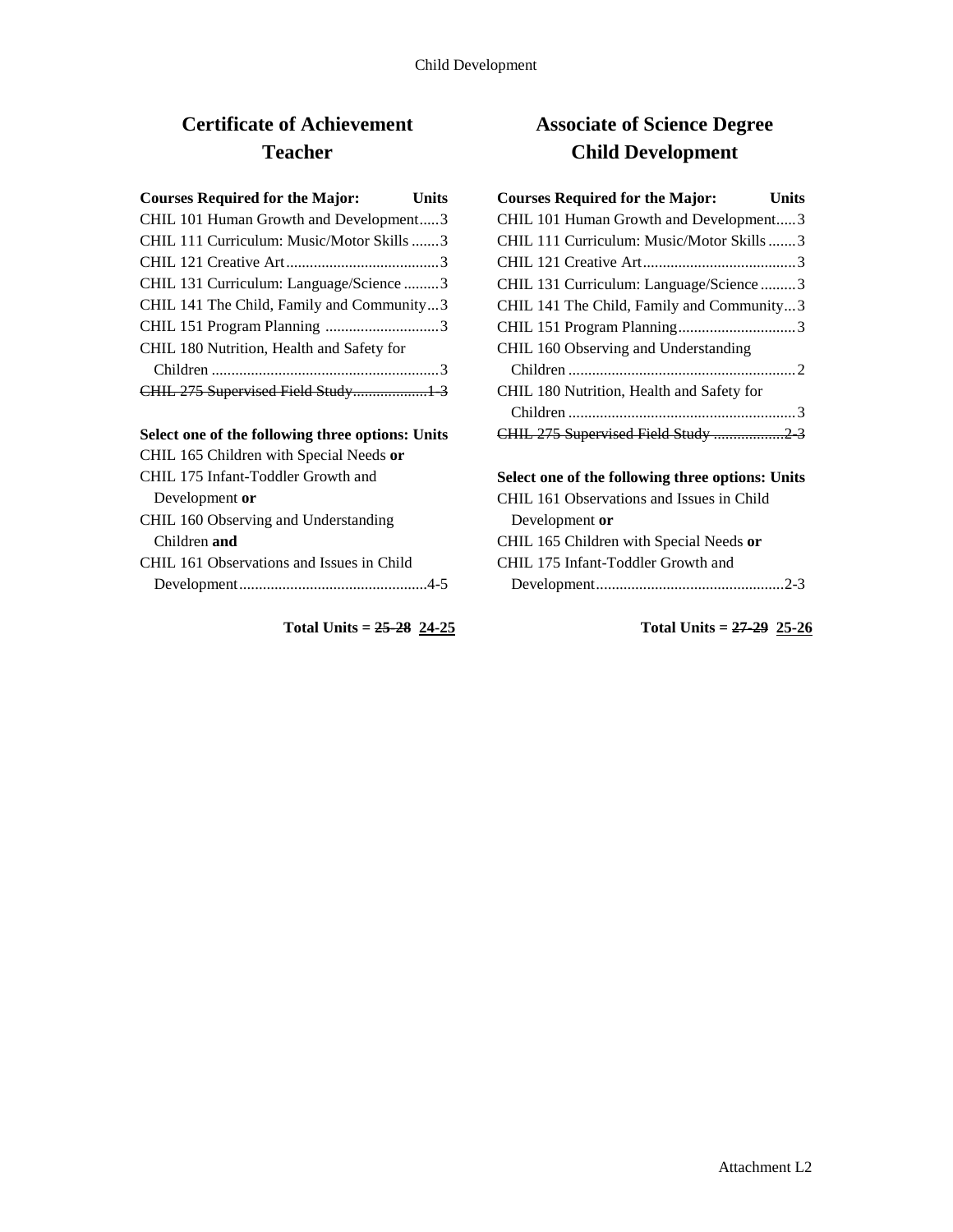Pursuant to Section 78016 of the Education Code, the following is a program review summary: Certificate of Completion Computer Repair Technician Program

| A.        | Labor Market Information <sup>1</sup> : | The annual average number of persons employed in the<br>Computer Repair Technician program area was 9,947 in the<br>2013 employment year. Approximately $1,079$ new job<br>openings are projected through 2013-2016. |
|-----------|-----------------------------------------|----------------------------------------------------------------------------------------------------------------------------------------------------------------------------------------------------------------------|
| <b>B.</b> | Duplication <sup>2</sup> :              | City College, Cuyamaca College, MiraCosta College and<br>Southwestern College.                                                                                                                                       |
| C.        | Effectiveness <sup>3</sup> :            | Program area OR the projected enrollment of 96 for the 2015-<br>2016 year in the new program area.                                                                                                                   |

- 1. Labor Market Information; Employment Development Department, California.
- 2. Web; Institution's Class Schedules and Catalogs.
- 3. Current Enrollment Data and Program Chair Career Technical Education, Continuing Education.

## **ACTION**

Adoption of a new program at Continuing Education.

Proposed new program at Continuing Education:

# **Certificate of Completion Computer Repair Technician Program**

**The following courses must be taken to complete the program:** COMP 610 Computer Care-Software Tools COMP 612 Hardware Service Technician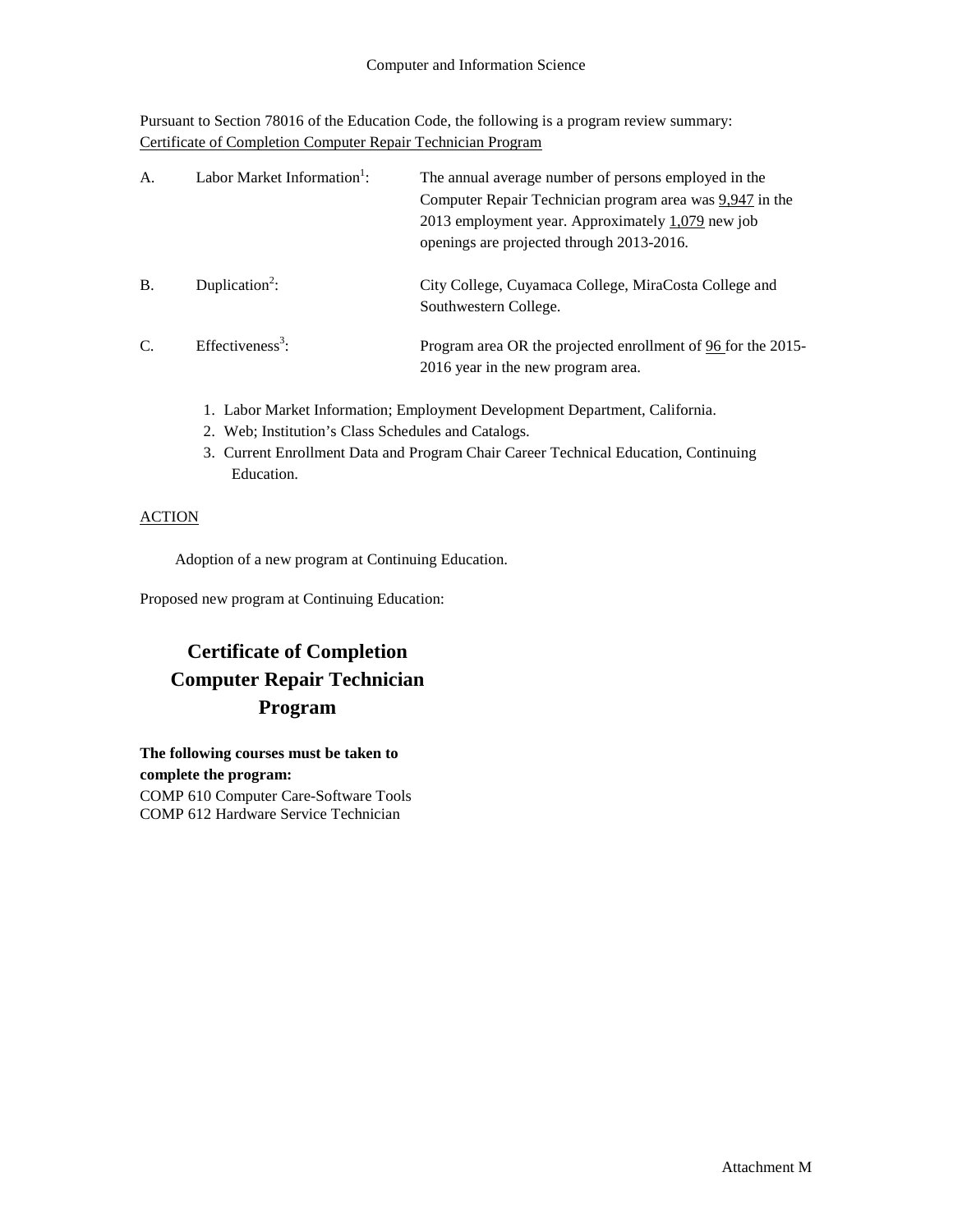Adoption of three program revisions at Mesa College.

Proposed program revisions at Mesa College:

# **Certificate of Achievement Dietetic Service Supervisor**

| Students must complete all of the following         |       |
|-----------------------------------------------------|-------|
| courses with a grade of "C" or better within a      |       |
| five-year period in order earn the DSS Certificate. |       |
| <b>Courses Required for the Major:</b>              | Units |
|                                                     |       |
| CACM 101 Sanitation, Safety and Equipment3          |       |
| NUTR 116 Principles of Cooking in Healthcare        |       |
|                                                     |       |
| NUTR 091 Directed Clinical Practice 2               |       |
| NUTR 180 Nutrition and Diet Therapy or 3            |       |
|                                                     |       |
| NUTR 199 Food Operations in Healthcare              |       |
|                                                     |       |

**Total Units = 14-15 15**

## **Certificate of Achievement Nutrition**

| <b>Courses Required for the Major:</b>     | Units |
|--------------------------------------------|-------|
|                                            |       |
|                                            |       |
| NUTR 155 Advanced Nutrition 3              |       |
| NUTR 160 Foods for Healthy Lifestyles3     |       |
| NUTR 170 Nutrition and Fitness3            |       |
| NUTR 180 Nutrition and Diet Therapy3       |       |
| NUTR 270 Work Experience 1 - 4             |       |
| BIOL 107 General Biology-Lecture and       |       |
|                                            |       |
| CHEM 100 Fundamentals of Chemistry 3       |       |
| <b>CHEM 100L Fundamentals of Chemistry</b> |       |
|                                            |       |

**Total Units = 24-27 27 – 30**

## **Associate of Science Degree Nutrition**

| <b>Courses Required for the Major:</b>     | <b>Units</b> |
|--------------------------------------------|--------------|
|                                            |              |
|                                            |              |
| NUTR 155 Advanced Nutrition 3              |              |
| NUTR 160 Foods for Healthy Lifestyles 3    |              |
| NUTR 170 Nutrition and Fitness 3           |              |
| NUTR 180 Nutrition and Diet Therapy3       |              |
| NUTR 270 Work Experience  1 - 4            |              |
| BIOL 107 General Biology-Lecture and       |              |
|                                            |              |
| CHEM 100 Fundamentals of Chemistry 3       |              |
| <b>CHEM 100L Fundamentals of Chemistry</b> |              |
|                                            |              |

**Total Units = 24-27 27 - 30**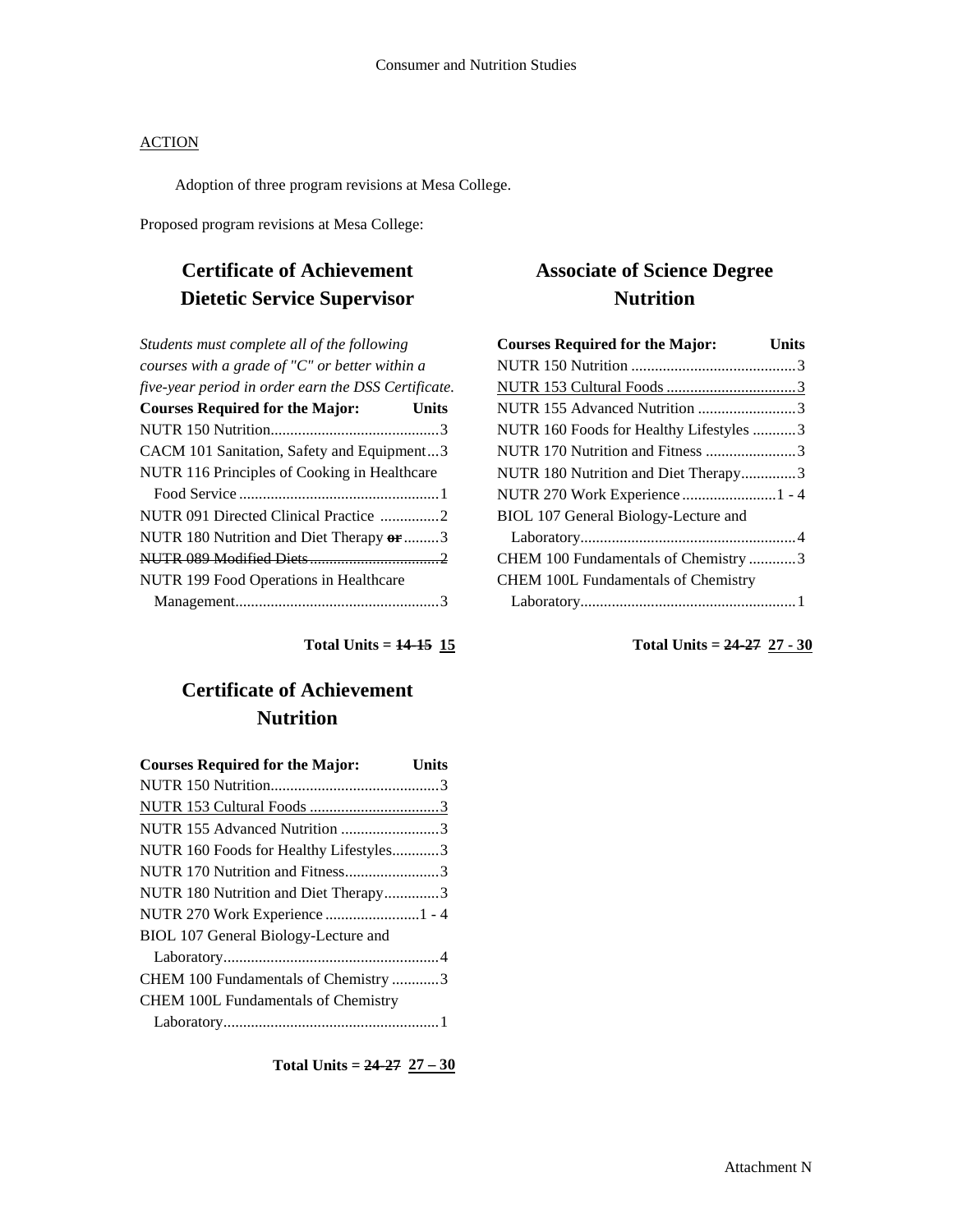Adoption of a program revision at Mesa College.

Proposed program revision at Mesa College:

## **Associate of Science Degree Kinesiology**

| <b>Courses Required for the Major:</b>        | <b>Units</b> |
|-----------------------------------------------|--------------|
| EXSC 240 Physical Education in the Elementary |              |
|                                               |              |
| EXSC 241B Introduction to Kinesiology3        |              |
| EXSC 242B Care and Prevention of Injuries 3   |              |
|                                               |              |
| BIOL 235 Human Physiology 4                   |              |

## **Select a minimum of one course from**

| <b>Aquatics:</b> | Units |
|------------------|-------|
|                  |       |
|                  |       |
|                  |       |
|                  |       |

#### **Select a minimum of one course from Aerobic Fitness: Units**

| EXSC 114A Aquatic Fitness I0.5 - 1             |
|------------------------------------------------|
| EXSC 114B Aquatic Fitness II0.5 - 1            |
| EXSC 114C Aquatic Fitness III 0.5 - 1          |
|                                                |
| <b>EXSC 124A Aerobic and Core Conditioning</b> |
|                                                |
| <b>EXSC 124B Aerobic and Core Conditioning</b> |
|                                                |
| <b>EXSC 124C Aerobic and Core Conditioning</b> |
|                                                |
| <b>EXSC 124D Aerobic and Core Conditioning</b> |
|                                                |
|                                                |
| EXSC 125A Aerobic Dance I0.5 - 1               |
| EXSC 125B Aerobic Dance II0.5 - 1              |
| EXSC 125C Aerobic Dance III 0.5 - 1            |
| EXSC 125D Aerobie Dance IV 0.5 - 1             |
| EXSC 126A Cardio Conditioning I 0.5 - 1        |
| EXSC 126B Cardio Conditioning II 0.5 - 1       |
| EXSC 126C Cardio Conditioning III 0.5 - 1      |
| EXSC 126D Cardio Conditioning IV 0.5 - 1       |

| EXSC 144A Fitness Walking Level I0.5 - 1 |  |
|------------------------------------------|--|

| Select a minimum of one course from         |
|---------------------------------------------|
| <b>Units</b><br><b>Conditioning:</b>        |
| EXSC 135A Individual Conditioning I -       |
|                                             |
| EXSC 135B Individual Conditioning II -      |
|                                             |
| EXSC 135C Individual Conditioning III -     |
|                                             |
| EXSC 135D Individual Conditioning IV -      |
|                                             |
| EXSC 136A Off-Season Conditioning for Sport |
|                                             |
| EXSC 136B Off-Season Conditioning for Sport |
|                                             |
| EXSC 139A Weight Training I 0.5 - 1         |
| EXSC 139B Weight Training II 0.5 - 1        |
| EXSC 139C Weight Training III0.5 - 1        |
| EXSC 139D Weight Training IV 0.5 - 1        |
|                                             |
|                                             |
| EXSC 145A Yoga I-Fundamentals of            |
|                                             |
| EXSC 145B Yoga II-Beginning Yoga 0.5 - 1    |
| EXSC 145C Yoga III-Intermediate 0.5 - 1     |
| EXSC 145D Yoga IV-Advanced Level0.5 - 1     |

## **Select a minimum of one course from**

| <b>Individual Sports:</b>                     | Units |
|-----------------------------------------------|-------|
| EXSC 147A Kickboxing I-Fundamental0.5 - 1     |       |
| EXSC 147B Kickboxing II-Beginning0.5 - 1      |       |
| EXSC 147C Kickboxing III-Intermediate 0.5 - 1 |       |
| EXSC 147D Kickboxing IV-Advanced  0.5 - 1     |       |
| EXSC 148A Martial Arts I-Fundamental  0.5 - 1 |       |
|                                               |       |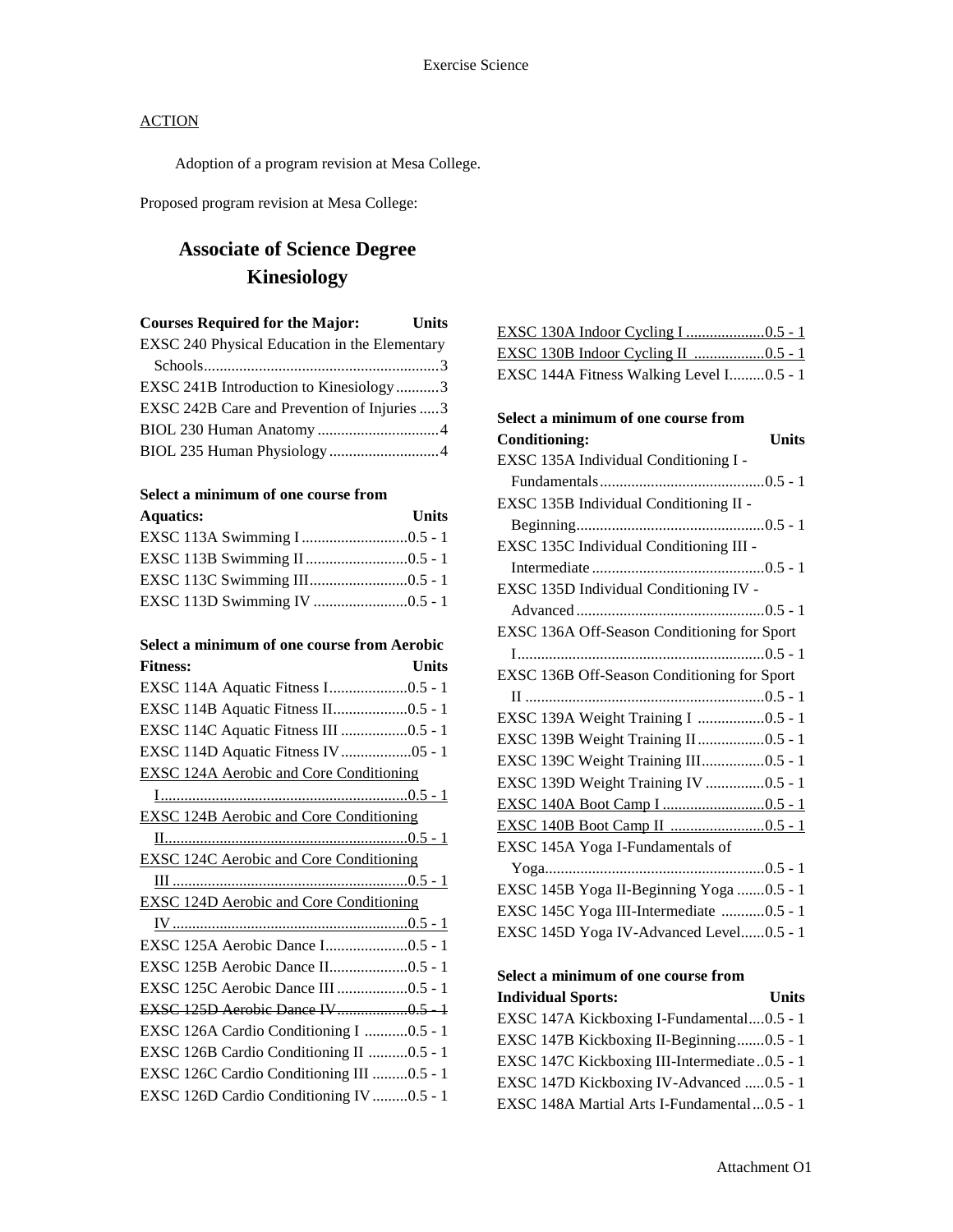| EXSC 148B Martial Arts II-Beginning 0.5 - 1      |
|--------------------------------------------------|
| EXSC 148C Martial Arts III-Intermediate .0.5 - 1 |
| EXSC 148D Martial Arts IV-Advanced0.5 - 1        |
|                                                  |
|                                                  |
|                                                  |
|                                                  |
| EXSC 160A Springboard Diving I0.5 - 1            |
| EXSC 160B Springboard Diving II0.5 - 1           |
|                                                  |
|                                                  |
|                                                  |
|                                                  |
|                                                  |
|                                                  |
|                                                  |
|                                                  |
| EXSC 168A Men's Gymnastics I 0.5 - 1             |
| EXSC 168B Men's Gymnastics II 0.5 - 1            |
| EXSC 168C Men's Gymnastics III0.5 - 1            |
| EXSC 168D Men's Gymnastics IV 0.5 - 1            |
| EXSC 170A Women's Gymnastics I0.5 - 1            |
| EXSC 170B Women's Gymnastics II0.5 - 1           |
| EXSC 170C Women's Gymnastics III0.5 - 1          |
| EXSC 170D Women's Gymnastics IV 0.5 - 1          |
|                                                  |
|                                                  |
|                                                  |
|                                                  |
|                                                  |
|                                                  |
|                                                  |

## **Select a minimum of one course from Team**

| Sports: | Units |
|---------|-------|
|         |       |
|         |       |
|         |       |
|         |       |
|         |       |
|         |       |
|         |       |
|         |       |
|         |       |
|         |       |
|         |       |
|         |       |
|         |       |

### **Select a minimum of one course from**

| <b>Dance:</b>                       | <b>Units</b> |
|-------------------------------------|--------------|
|                                     |              |
|                                     |              |
| DANC 135A Jazz Dance I 1 - 1.5      |              |
|                                     |              |
| DANC 140A Modern Dance I1 - 1.5     |              |
| DANC 140B Modern Dance II 1.5       |              |
| DANC 145A Ballroom Dance I 1 - 1.5  |              |
| DANC 145B Ballroom Dance II 1 - 1.5 |              |
|                                     |              |

## **Total Units = 20.5 - 23.5**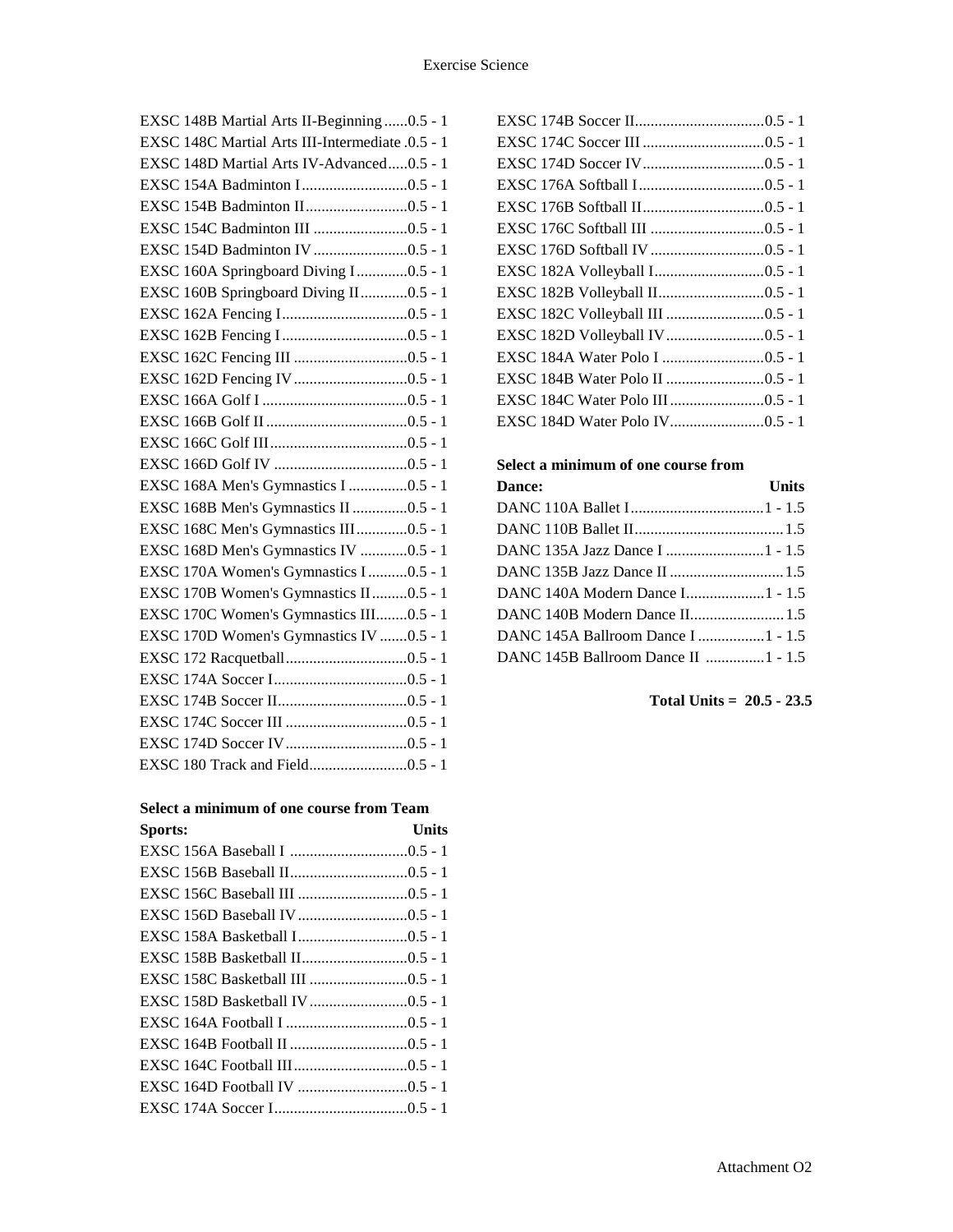Adoption of a program revision at Mesa College.

Proposed program revision at Mesa College:

# **Bachelor of Science Degree Health Information Management**

| <b>Semester Five Fall (14 units):</b> Units        |  |
|----------------------------------------------------|--|
| <b>HIMS 405 Fundamentals of Health Information</b> |  |
|                                                    |  |
| <b>HIMS 408 Ethics in Healthcare</b>               |  |
|                                                    |  |
| <b>ENGL 401 Advanced Writing for Healthcare</b>    |  |
|                                                    |  |
|                                                    |  |
| Semester Six Spring (14 units): Units              |  |
| PSYC 401 Organizational Psychology for the         |  |
|                                                    |  |
|                                                    |  |
| HIMS 418 Topics in Legal and Compliance for        |  |
|                                                    |  |
| <b>HIMS 420 Principles of Finance for Health</b>   |  |
|                                                    |  |
|                                                    |  |
| <b>Semester Seven Fall (14 units): Units</b>       |  |
| CISC 401 Database Management and Design for        |  |
|                                                    |  |
| HIMS 425 Revenue Cycle Management 3                |  |
| <b>HIMS 430 Human Resources Management in</b>      |  |
|                                                    |  |
| HIMS 435 Project Management in the Healthcare      |  |
|                                                    |  |
|                                                    |  |
| <b>Semester Eight Spring (12 units): Units</b>     |  |
| HIMS 440 Leadership and Strategic                  |  |
| Management for Healthcare Professionals4           |  |
| <b>HIMS 445 Healthcare Information Systems</b>     |  |
|                                                    |  |
| <b>HIMS 455 Applied Research Project in Health</b> |  |
|                                                    |  |
| <b>HIMS 460 Advanced Directed Clinical</b>         |  |
|                                                    |  |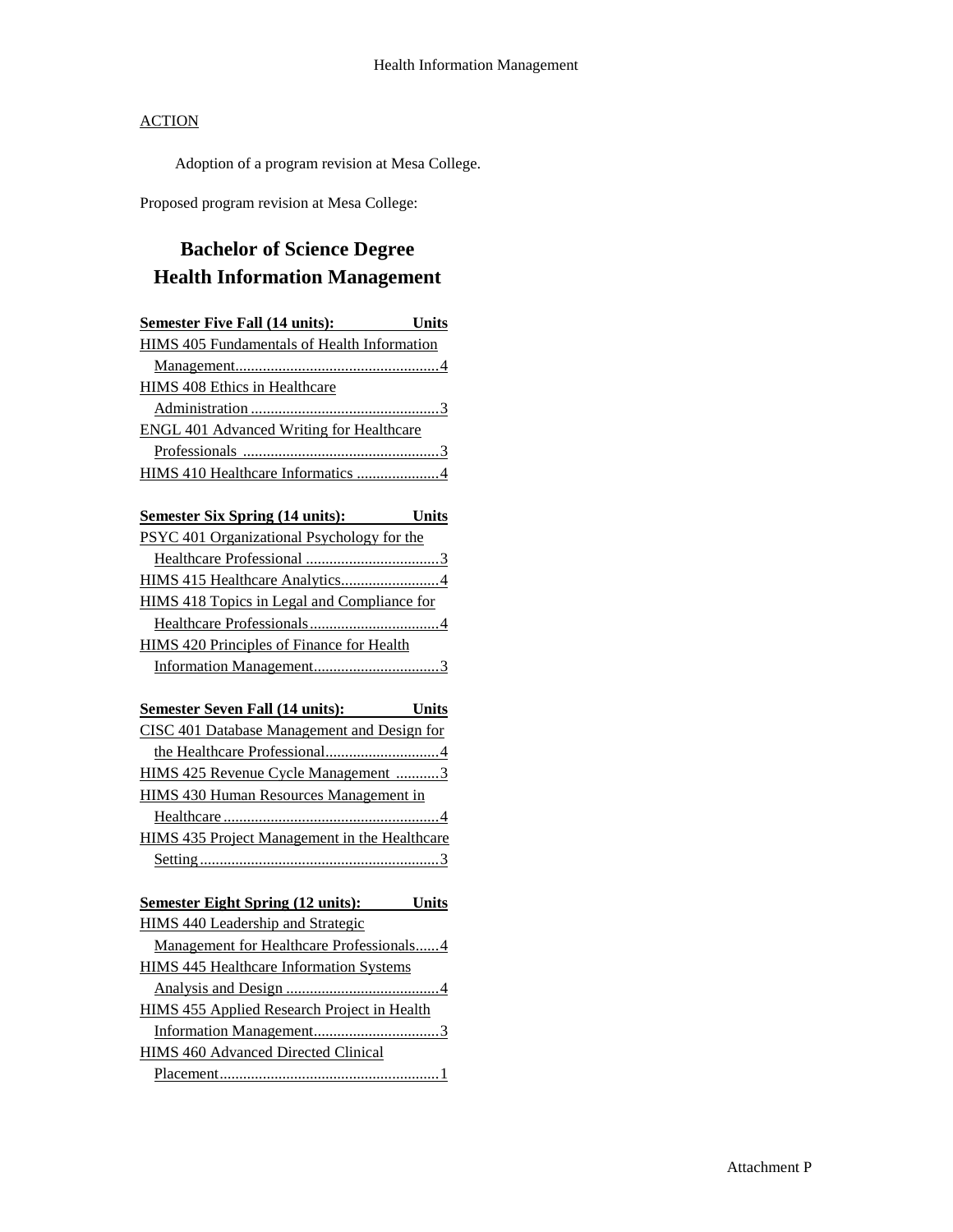Adoption of a program revision at Continuing Education.

Proposed program revision at Continuing Education:

## **Certificate of Completion Secondary Education Completion Program**

**Add the following courses to the program:** HSDP 513 Earth Science 1 HSDP 514 Earth Science 2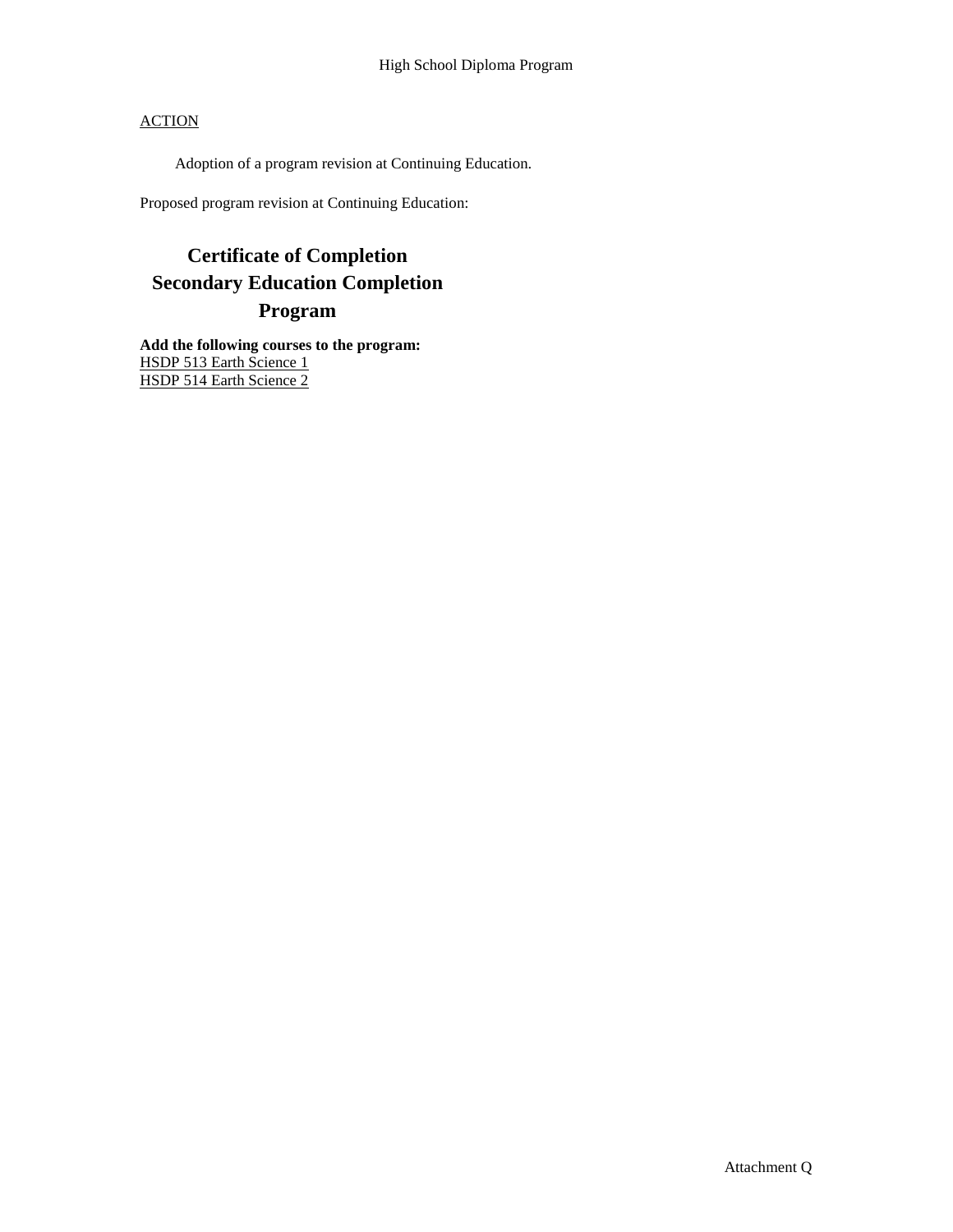Adoption of two program revisions at Mesa College.

Proposed program revisions at Mesa College:

## **Associate of Arts Degree Liberal Arts and Sciences: Business Studies**

| <b>Courses Required for the Major:</b>  | <b>Units</b> |
|-----------------------------------------|--------------|
| ACCT 116A Financial Accounting4         |              |
| ACCT 116B Managerial Accounting 4       |              |
| ECON 120 Principles of Macroeconomics3  |              |
| ECON 121 Principles of Microeconomics 3 |              |

| Select a minimum of 4 units:                         | <b>Units</b> |
|------------------------------------------------------|--------------|
| BUSE 101 Business Mathematics 3                      |              |
| BUSE 119 Business Communications3                    |              |
| <b>BUSE 120 Personal Financial Management3</b>       |              |
| BUSE 140 Business Law and the Legal                  |              |
|                                                      | $\ldots$ 3   |
| <b>BUSE 190 Academic and Career Opportunities in</b> |              |
|                                                      |              |
| CHIC 141A United States History from a               |              |
|                                                      |              |
| CHIC 141B United States History from a               |              |
|                                                      |              |
| CISC 181 Principles of Information Systems4          |              |
|                                                      |              |
|                                                      |              |
| HIST 105 Introduction to Western Civilization        |              |
|                                                      |              |
| HIST 109 History of the United States I 3            |              |
| HIST 110 History of the United States II 3           |              |
| HIST 115A History of the Americas I3                 |              |
| HIST 115B History of the Americas II 3               |              |
| HIST 120 Introduction to Asian Civilizations3        |              |
| HIST 121 Asian Civilizations in Modern               |              |
|                                                      |              |
| HOSP 101 Introduction to Hospitality &               |              |
|                                                      |              |
| MATH 116 College and Matrix Algebra3                 |              |
| MATH 119 Elementary Statistics3                      |              |
| MATH 121 Basic Techniques of Applied                 |              |
|                                                      |              |
| MATH 122 Basic Techniques of Calculus II  3          |              |

MATH 150 Calculus with Analytic Geometry I.......................................................................5 POLI 102 The American Political System .........3 PSYC 101 General Psychology..............................3 PSYC 258 Behavioral Science Statistics............3 SOCO 101 Principles of Sociology....................3 *or any Foreign Language course, including AMSL.*

#### **Total Units = 18**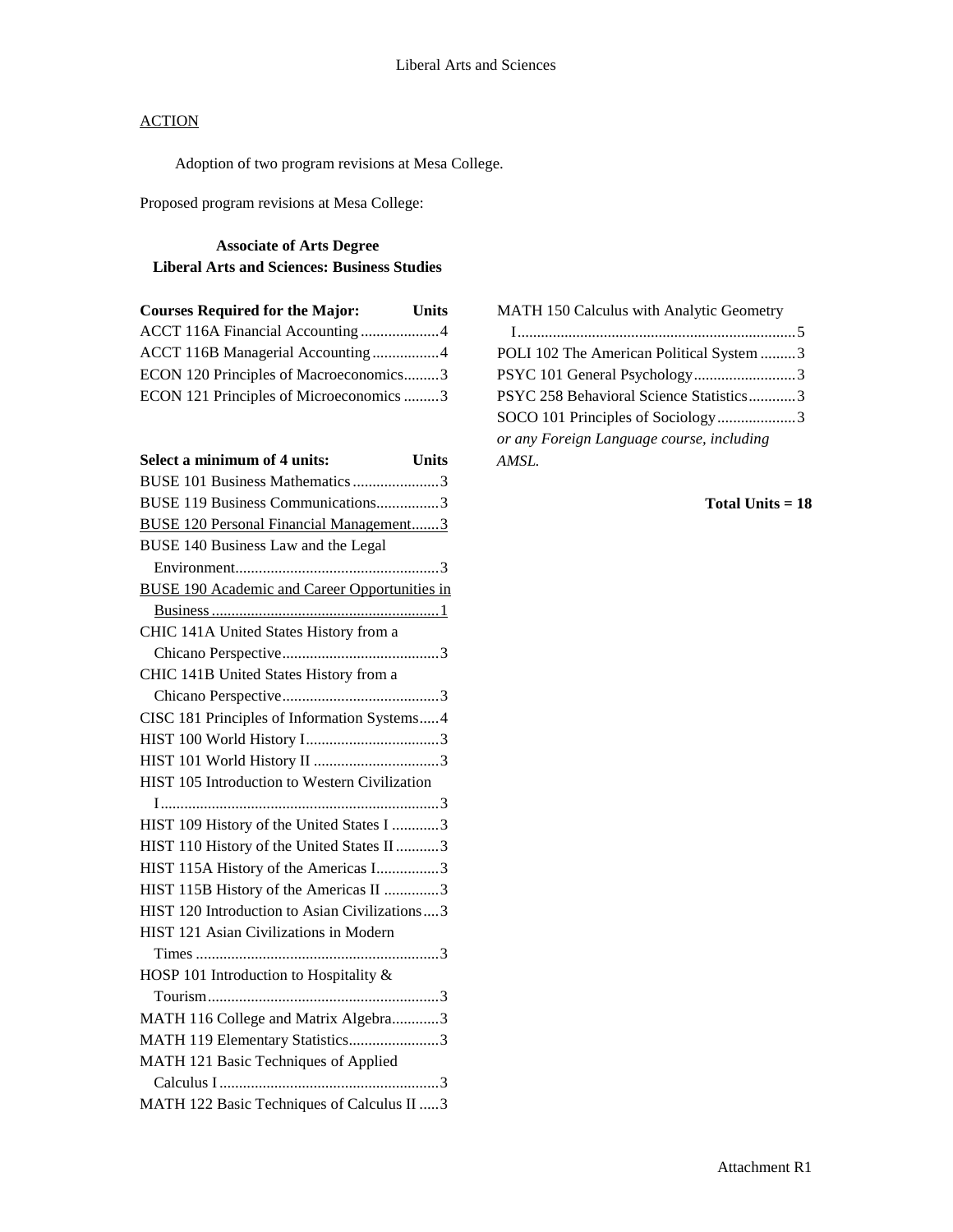# **Associate of Arts Degree Liberal Arts and Sciences: Social and Behavioral Sciences-Economics**

| <b>Courses Required for the Major:</b>            | <b>Units</b> |
|---------------------------------------------------|--------------|
| ECON 120 Principles of Macroeconomics3            |              |
| ECON 121 Principles of Microeconomics 3           |              |
| Select a minimum of 12 units:                     | <b>Units</b> |
| ACCT 116A Financial Accounting 4                  |              |
| ACCT 116B Managerial Accounting 4                 |              |
| <b>BUSE 120 Personal Financial Management3</b>    |              |
| <b>BUSE 190 Academic and Career Opportunities</b> |              |
|                                                   |              |
|                                                   |              |
| CBTE 140A Introduction to Microsoft Excel 1       |              |
| CBTE 151 Microsoft Access: Basic  1               |              |
| CBTE 161 Learning the Internet 1                  |              |
| CISC 181 Principles of Information Systems4       |              |
| LIBS 101 Information Literacy and Research        |              |
| MATH 119 Elementary Statistics or                 |              |
| PSYC 258 Behavioral Science Statistics3           |              |
| MATH 121 Basic Techniques of Applied              |              |
|                                                   |              |
| MATH 122 Basic Techniques of Calculus II  3       |              |
| MATH 150 Calculus with Analytic Geometry          |              |
|                                                   |              |
| MATH 151 Calculus with Analytic Geometry          |              |
|                                                   |              |
| MATH 252Calculus with Analytic Geometry           |              |
|                                                   |              |
| MATH 254 Introduction to Linear Algebra 3         |              |
| MATH 255 Differential Equations3                  |              |
|                                                   |              |
| or any Foreign Language courses, including        |              |
| AMSL.                                             |              |

**Total Units = 18**